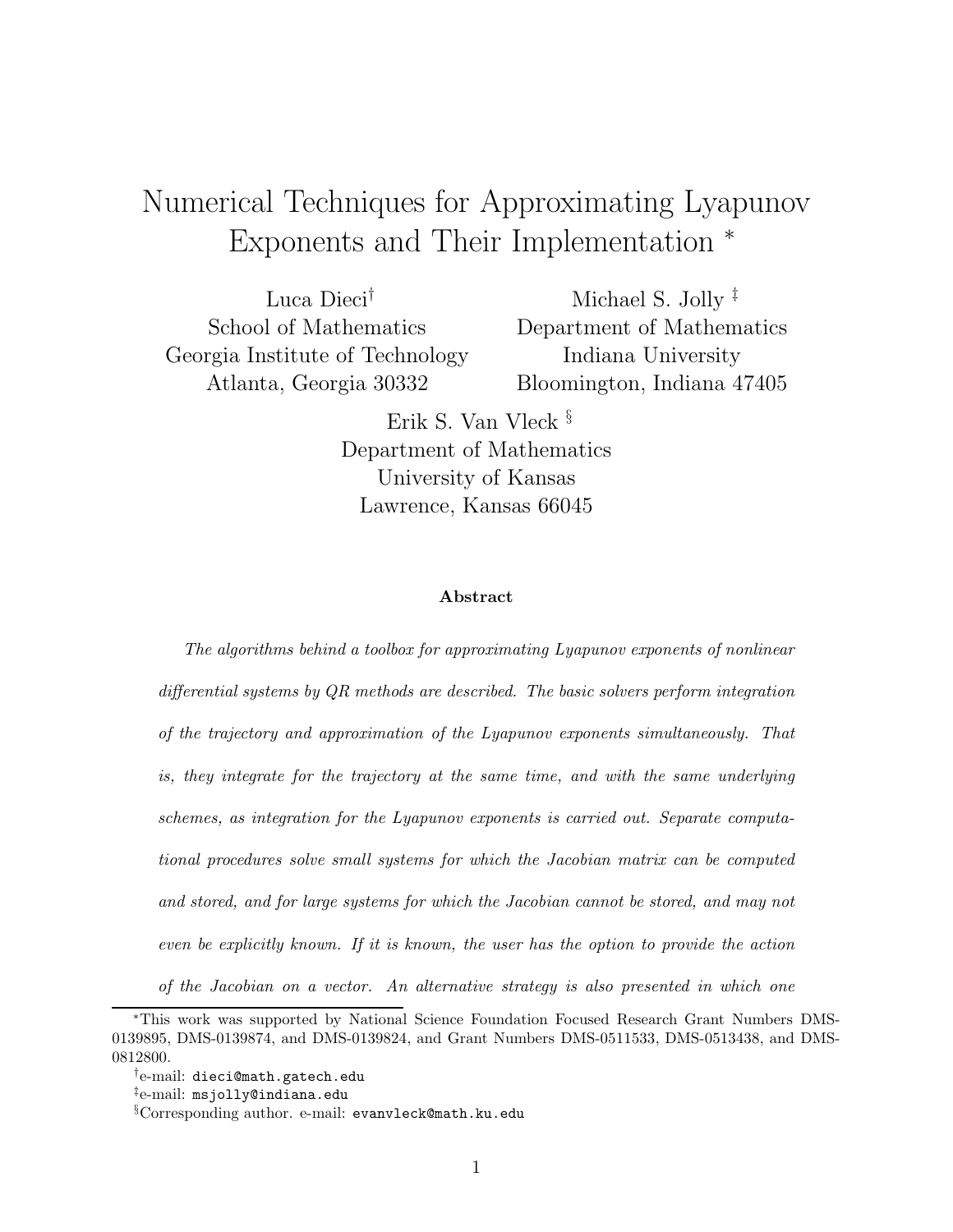may want to approximate the trajectory with a specialized solver, linearize around the computed trajectory, and then carry out the approximation of the Lyapunov exponents using techniques for linear problems.

## INTRODUCTION

Lyapunov exponents are concerned with the asymptotic growth behavior of solutions of the linearized dynamics about a specific trajectory.Consider the m-dimensional nonlinear system

$$
\dot{x} = f(x), \quad x(0) = x_0,
$$
\n(1)

to be integrated for  $t \geq 0$  (of course, it may also be that we need to integrate backward in time,  $t \leq 0$ ). Here, f is assumed to be a smooth function. Let assume that the solution of (1) exists for all  $t \geq 0$ , and is bounded; call  $\phi^t(x_0)$  the solution. Lyapunov exponents are associated with the linearized problem

$$
\dot{y} = f_x(\phi^t(x_0))y,\tag{2}
$$

and the formal definitions of the linear case now apply. That is, set  $A(t) = f_x(\phi^t(x_0))$ , and write  $(2)$  as the *m*-dimensional linear system

$$
\dot{y} = A(t)y, \quad t \ge 0,
$$
\n(3)

where A is a bounded and continuous function, taking values in  $\mathbb{R}^{m \times m}$ . At this point, the definitions of upper and lower Lyapunov exponents (LEs for short), and the concepts of regularity and integral separation, are exactly the same as for linear problems (see [1, 18, 17, 21] for details). Define the numbers  $\mu_j$ ,  $j = 1, \ldots, m$ , as

$$
\mu_j = \limsup_{t \to \infty} \frac{1}{t} \log ||Y(t)e_j||,
$$
\n(4)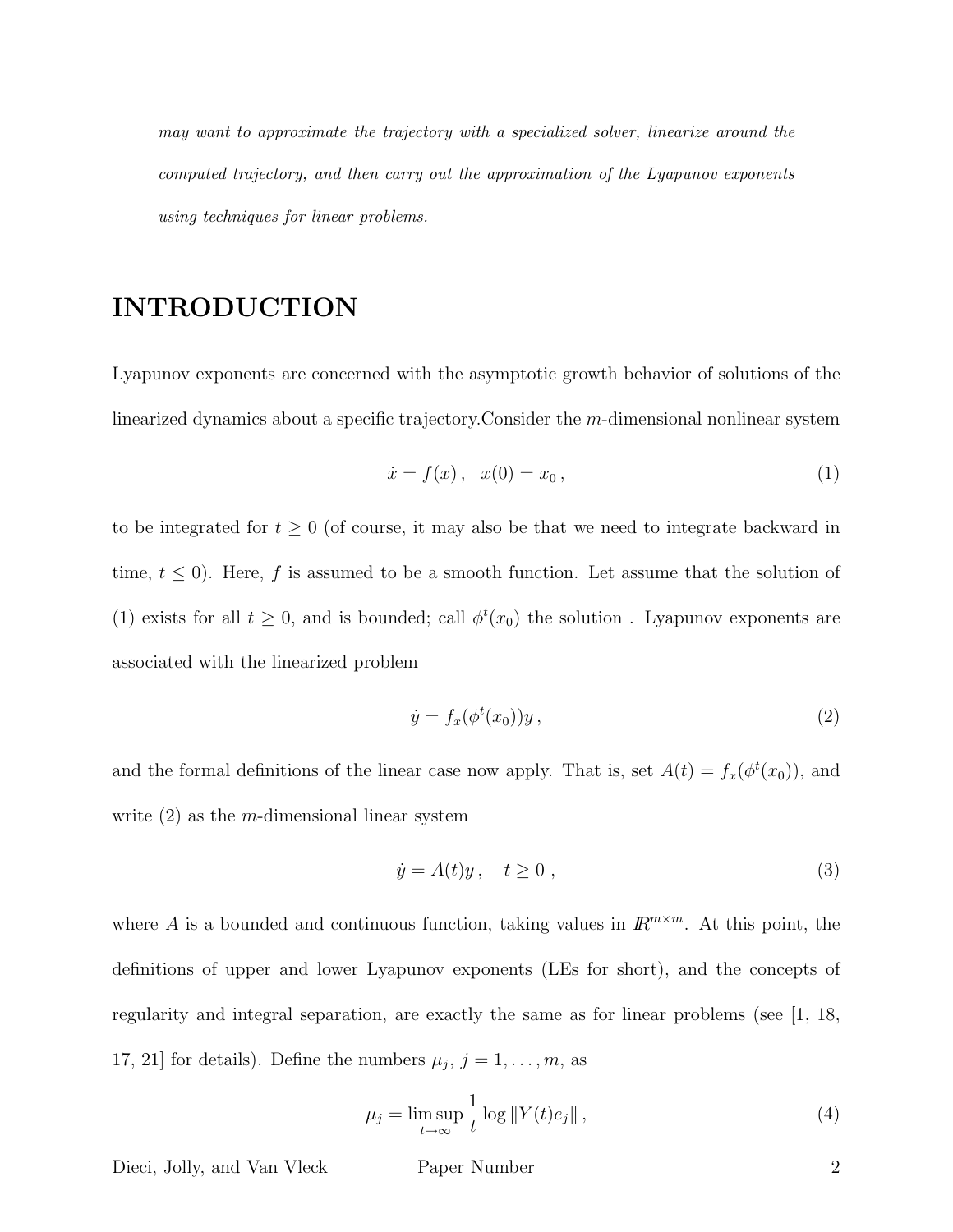where the  $e_j$ 's are the standard unit vectors and  $Y(t)$  is the solution of

$$
\dot{Y} = A(t)Y, \quad Y(0) = Y_0 \text{ invertible }.
$$

When the sum of these numbers  $\mu_j$  is minimized as we vary over all possible ICs (initial conditions)  $Y_0$ , the numbers are called the upper LEs of the system, and the columns of the optimal ICs are said to form a normal basis. We will write  $\lambda_j^s$ ,  $j = 1, \ldots, m$ , for the ordered upper LEs of (3). By working with the adjoint system

$$
\dot{Z} = -A^T(t)Z,
$$

we analogously can define (lower) LEs,  $\lambda_j^i$ ,  $j = 1, \ldots, m$ , which again we consider ordered. The  $\lambda_j^i$  and  $\lambda_j^s$  then make up the endpoints of the so-called Lyapunov spectral intervals. In case in which  $\lambda_j^i = \lambda_j^s = \lambda_j$ , for all  $j = 1, \ldots, m$ , and

$$
\lim_{t \to \infty} \frac{1}{t} \log (\det(Y(t))) = \sum_{j=1}^{m} \lambda_j,
$$

then the system is called regular, and in this case the exponents are found as limits. A most important consequence of regularity is (already in [29]): "If we have a regular system with upper triangular coefficient matrix  $B(t)$ :  $\dot{y} = B(t)y$ , then, for  $j = 1, ..., m$ , its Lyapunov exponents are given by

$$
\lambda_j = \lim_{t \to \infty} \frac{1}{t} \int_0^t B_{jj}(s) ds. \tag{5}
$$

The prevalence of regularity, and the dependence of the spectrum of (2) on the initial condition  $x_0$  is addressed in the work of Oseledec, [32].

The aim of this paper is to explain how a toolbox comprised of procedures for small systems, LESNLS, and large systems, LESNLL, can be used to approximate Lyapunov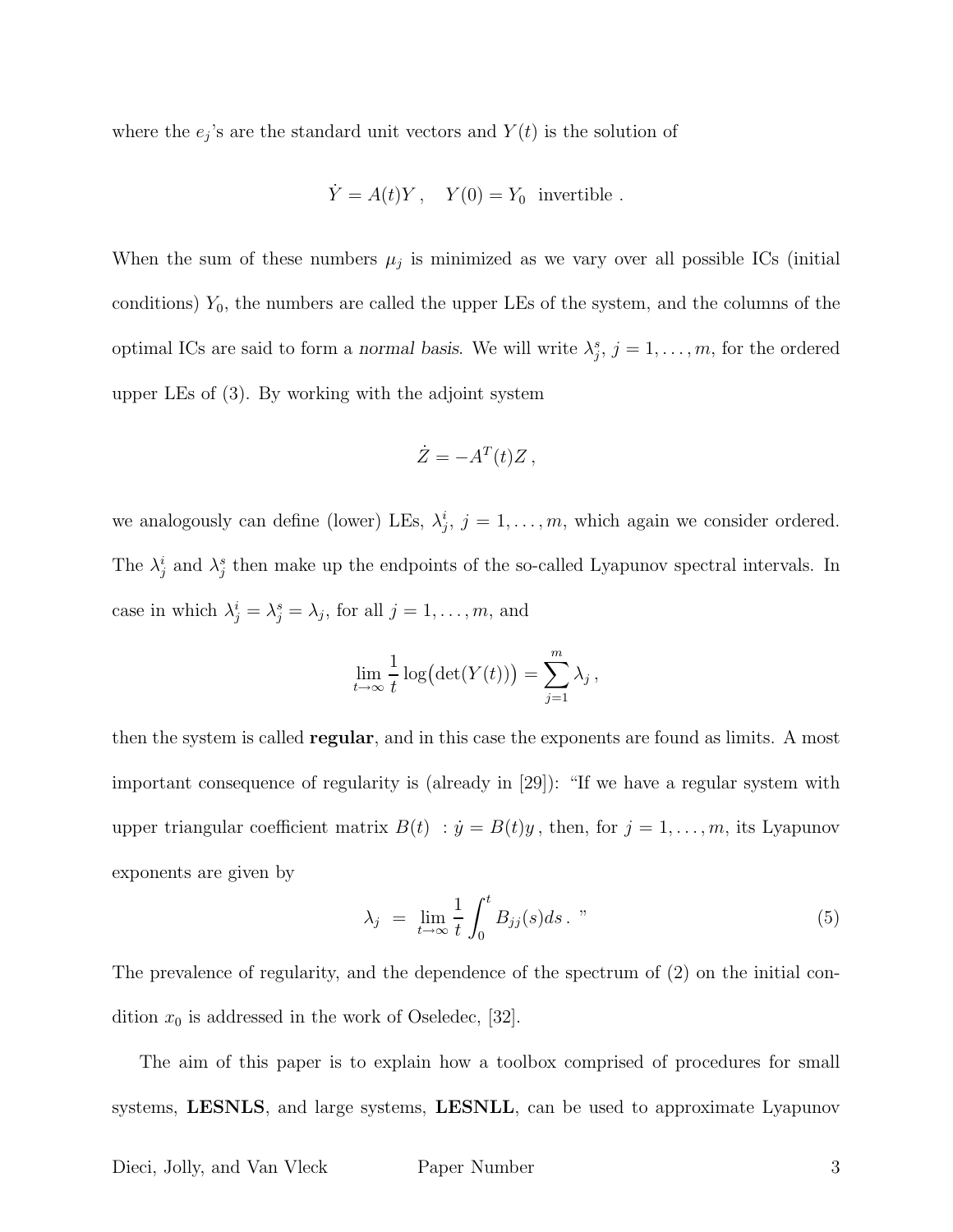exponents. In particular, in this paper we describe the algorithms that are implemented in these robust, reliable computational procedures. The need for reliable codes to approximate Lyapunov exponents and related quantities is apparent in many application areas. In [42] Lyapunov exponents are computed for two traffic models to determine the level of chaos in the models. In [12] Lyapunov exponents are compared with the so-called periodicity ratio which is useful in distinguishing between chaotic, regular, and irregular behavior in nonlinear dynamical systems, while in [2] Lyapunov exponents are employed as a metric for characterizing dynamic patterns to differentiate between noise and order or chaos. The applications of Lyapunov exponents mentioned above are routinely encountered in engineering studies. In addition, in [3] Lyapunov exponents are used to study vibration localization phenomena in the context of structural dynamics, in [5] they are used to study the bifurcations of the global bubble dynamics in a fluid in function of the frequency of rising bubbles, and in [25] they are used to study complexity of reaction/diffusion and hydrodynamic processes of chemical/biological engineering relevance.

Besides giving a measure on the asymptotic growth behavior of solutions of the linearized system, for nonlinear systems Lyapunov exponents provide also other interesting information, which is routinely used in practical experiments of engineering relevance. For the concepts below, we refer to [33] for physical insight and development. For example, the most commonly used criterion for chaotic dynamics in dissipative systems is the existence of a positive Lyapunov exponent. Also, a widely adopted approximation for the dimension of an attractor is the so-called Kaplan-Yorke dimension,  $\dim_{\rm KY}$ , also called Lyapunov dimension. Recall that this is defined for dissipative dynamical systems (1), and when the linearized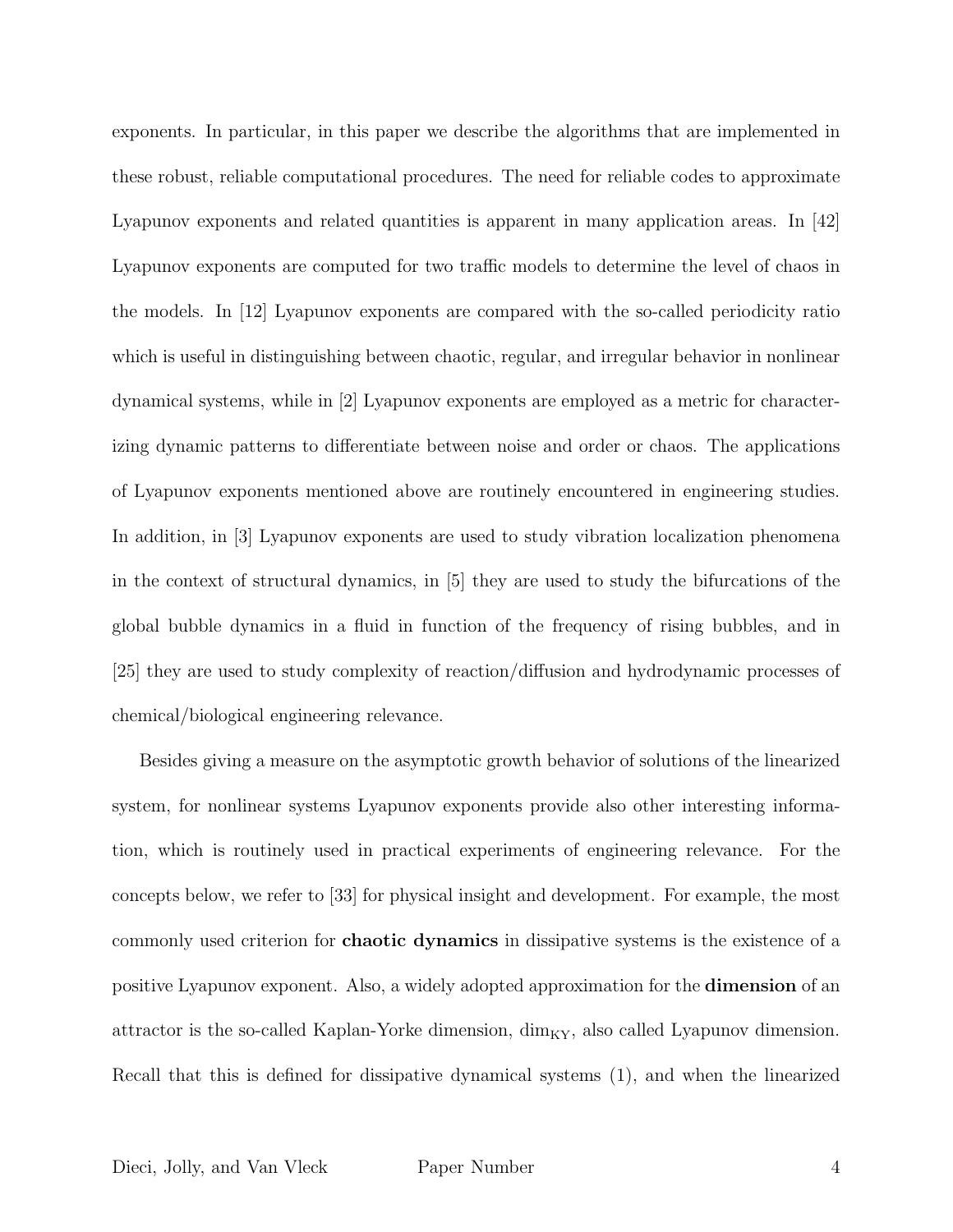problem is regular, as follows:

Let 
$$
k: \sum_{i=1}^{k} \lambda_i \ge 0
$$
, but  $\sum_{i=1}^{k+1} \lambda_i < 0$ , then  $\dim_{\text{KY}} = k + \frac{\sum_{i=1}^{k} \lambda_i}{|\lambda_{k+1}|}$ , (6)

where as usual the Lyapunov exponents are ordered:  $\lambda_1 \geq \lambda_2 \geq \cdots \geq \lambda_m$ . Another widely adopted use of Lyapunov exponents for nonlinear systems is in estimating the Kolmogorov (or metric) entropy of a systems,  $h(\mu)$  (see [33] for a definition). In fact, for this entropy one has

$$
h(\mu) \leq \sum_{\lambda_i > 0} \lambda_i \,, \tag{7}
$$

where  $\mu$  refers to the invariant measure on the attractor, and the summation is with respect to the positive Lyapunov exponents.

Remark. Observe that in the applications above it is sufficient to approximate only a subset of the LEs, namely only the largest (to detect chaos), or all the positive ones (to estimate the entropy), or all those giving a positive sum (to estimate the dimension). In other words, only the *n* largest Lyapunov exponents,  $n \leq m$ , need to be approximated.

## QR APPROACHES

There are two broad classes of methods for approximating Lyapunov exponents by a change of variables to triangular form: discrete and continuous QR methods. These are essentially identical for the linear and nonlinear cases, using (3) and (2), respecively. However, there are important practical algorithmic aspects in the nonlinear case, especially related to avoiding explicitly forming the Jacobian  $f_x$ , and of course the original differential equation (1) must be integrated along with equation (10) or (16) below. Subsequently, we will comment on these aspects.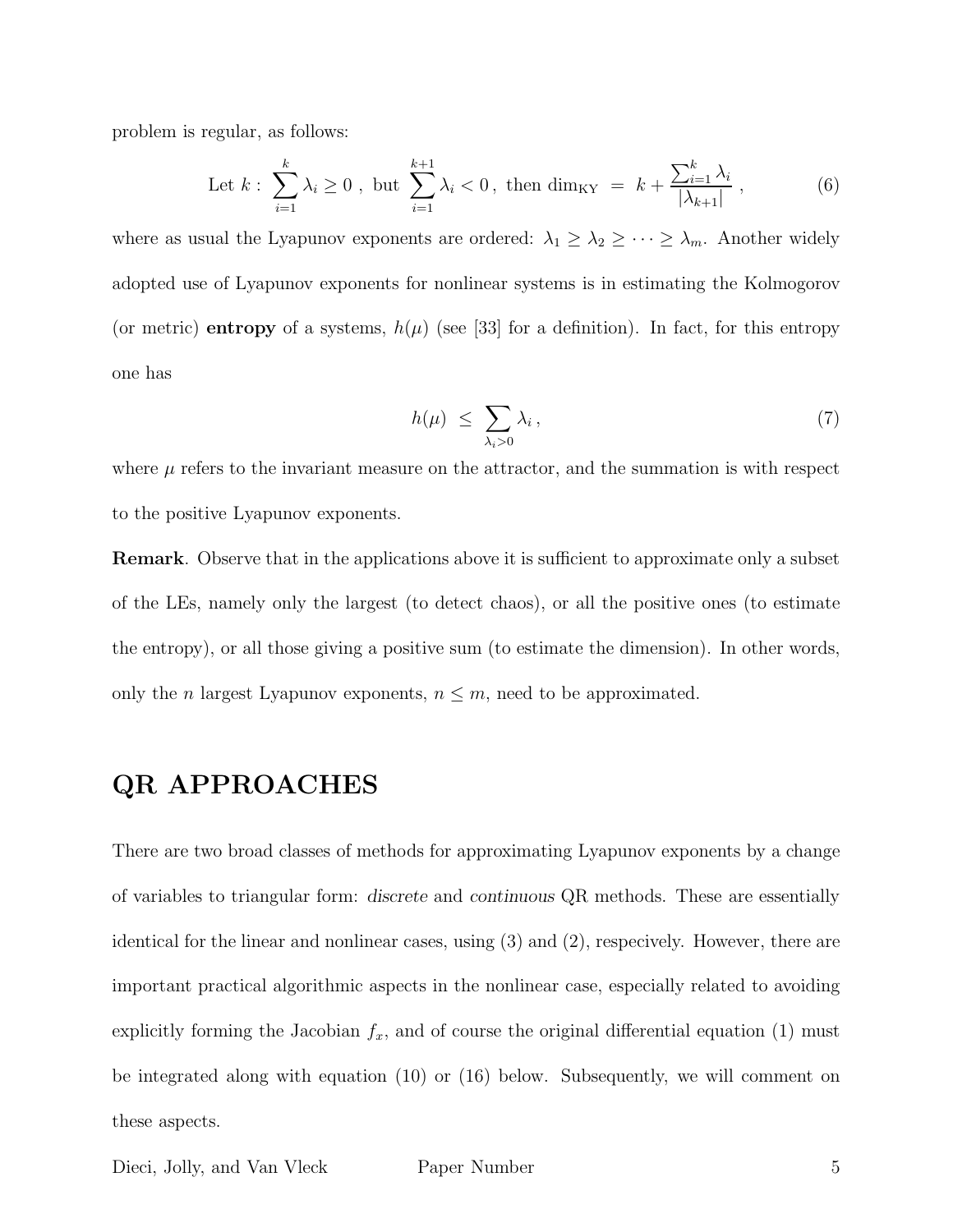The basic idea is to transform the coefficient matrix,  $f_x(\phi^t(x_0))$  or  $A(t)$ , to upper triangular form,  $B(t)$ , using an orthogonal time-varying change of variables. Once we have transformed the problem to triangular form, stable upper Lyapunov exponents (and similarly for the lower exponents) may be extracted from the diagonal elements of the triangular coefficient matrix  $B(t)$  (see Theorem 6.1 in [21]) as

$$
\lambda_i^s = \limsup_{t \to \infty} \frac{1}{t} \int_0^t B_{ii}(s) ds . \tag{8}
$$

In [21] (see Theorems 6.1 and 6.2) it was shown that stability spectra, in particular stable Lyapunov exponents and the Sacker-Sell spectrum  $\Sigma_{\rm ED}$ , may be extracted from the diagonal of the transformed, upper triangular coefficient matrix. In particular, for a triangular system with coefficient matrix  $B(t)$ ,  $\Sigma_{ED} = \bigcup_i [\alpha_i, \beta_i]$  where

$$
\alpha_i = \inf_{t_0} \liminf_{t \to \infty} \frac{1}{t} \int_{t_0}^{t_0+t} B_{ii}(s)ds \ , \ \beta_i = \sup_{t_0} \limsup_{t \to \infty} \frac{1}{t} \int_{t_0}^{t_0+t} B_{ii}(s)ds \ .
$$

Historically, it has been known since Perron [37] and Diliberto [24] that there exists a Lyapunov (bounded with bounded inverse and bounded derivative, see [1]), and orthogonal, change of variables that brings A to upper triangular form. Lyapunov [29] showed in his thesis that for regular systems the Lyapunov exponents may be extracted as the limit of the time average of the diagonal elements of the upper triangular coefficient matrix. More recently these  $QR$  type methods have reemerged as numerical techniques (see [4] and [41]).

Nearly all numerical works of which we are aware (see references at the end) assume that the system is regular. Although a convenient and quite reasonable assumption in many practical situations, see [32], regularity is not sufficient to guarantee stability of the Lyapunov exponents, which is what we need to have in order to pursue computational procedures for their approximation. Stability for the LEs means that small perturbations in the function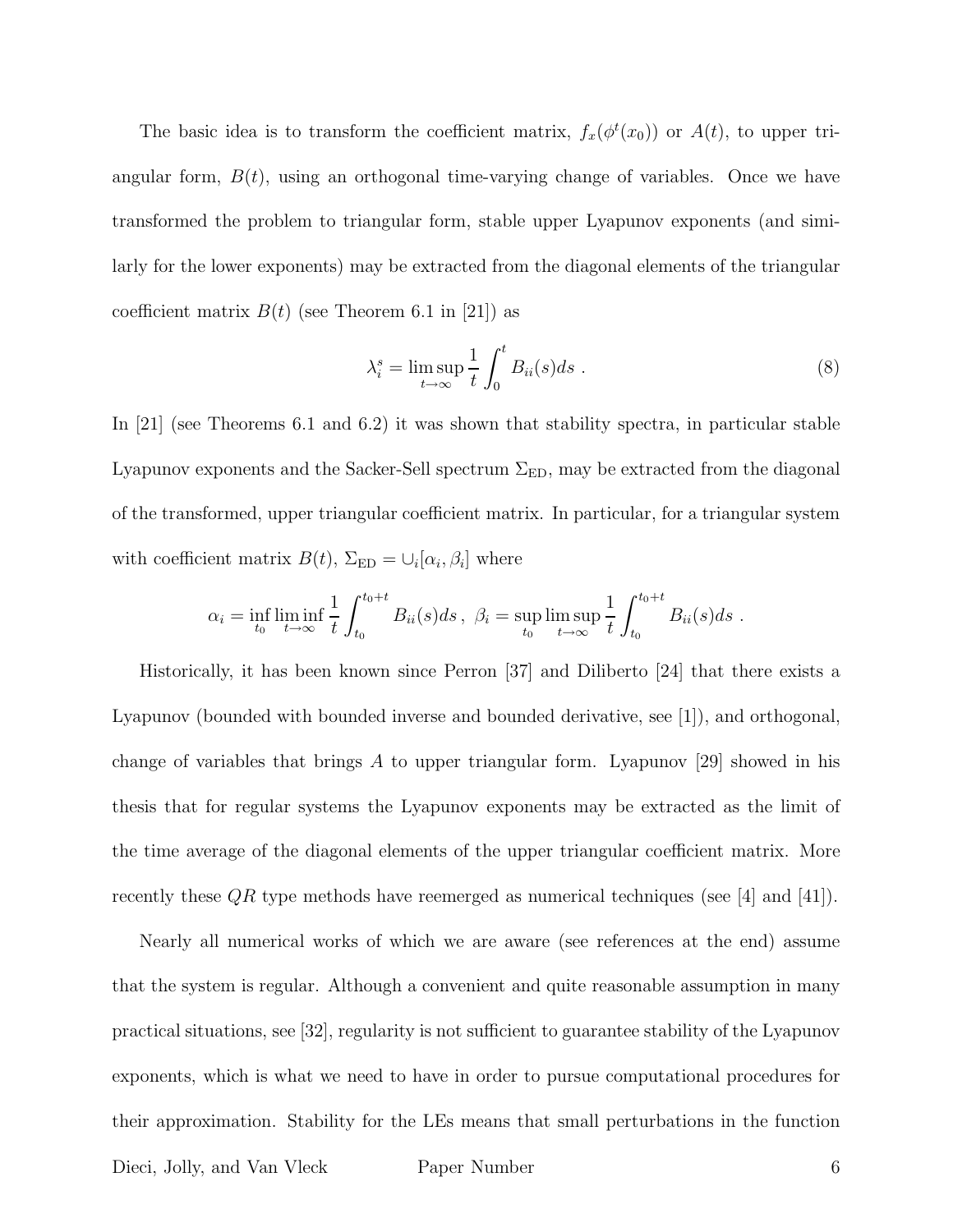of coefficients, A, produce small changes in the LEs. Millionschikov (see [31, 30]) and Bylov and Izobov (see [7]) gave conditions under which the LEs are stable, and further proved that these conditions are generic, see [34, p. 21], in the class of linear systems with continuous bounded coefficients. The key assumption needed is integral separation: "A fundamental matrix solution (written columnwise)  $Y(t) = [Y_1(t), \ldots, Y_m(t)]$  is integrally separated if for  $j = 1, \ldots, m - 1$ , there exist  $a > 0$  and  $d > 0$  such that

$$
\frac{||Y_j(t)||}{||Y_j(s)||} \cdot \frac{||Y_{j+1}(s)||}{||Y_{j+1}(t)||} \geq de^{a(t-s)},
$$
\n(9)

for all  $t, s : t \geq s$ ". In the cited works, it is proved that "If the system (3) has different characteristic exponents  $\lambda_1 > \cdots > \lambda_m$ , then they are stable if and only if there exists a fundamental matrix solution with integrally separated columns". For a good introduction to integral separation and some of its consequences see [1] and the references therein, and the complementary works of Palmer [35, 36],

Integral separation also plays a central role in quantifying the error in the stability spectra when using  $QR$  techniques. The results in [19] provide a so-called backward error analysis where it is shown that with respect to the exact orthogonal factor, one is computing a perturbed triangular problem. In [20], [22], and [40] this backward error analysis is used as a starting point to provide a quantitative perturbation theory or error analysis for approximation of stability spectra by QR methods. These bounds depend on the local error tolerance used to integrate for Q, and on structural properties of the problem itself (essentially the strength of the integral separation as compared with the size of the off diagonal terms in the upper triangular factor). An extension to some infinite dimensional problems was obtained in [13] by in essense combining a  $C<sup>1</sup>$  inertial manifold result, shadowing, and perturbation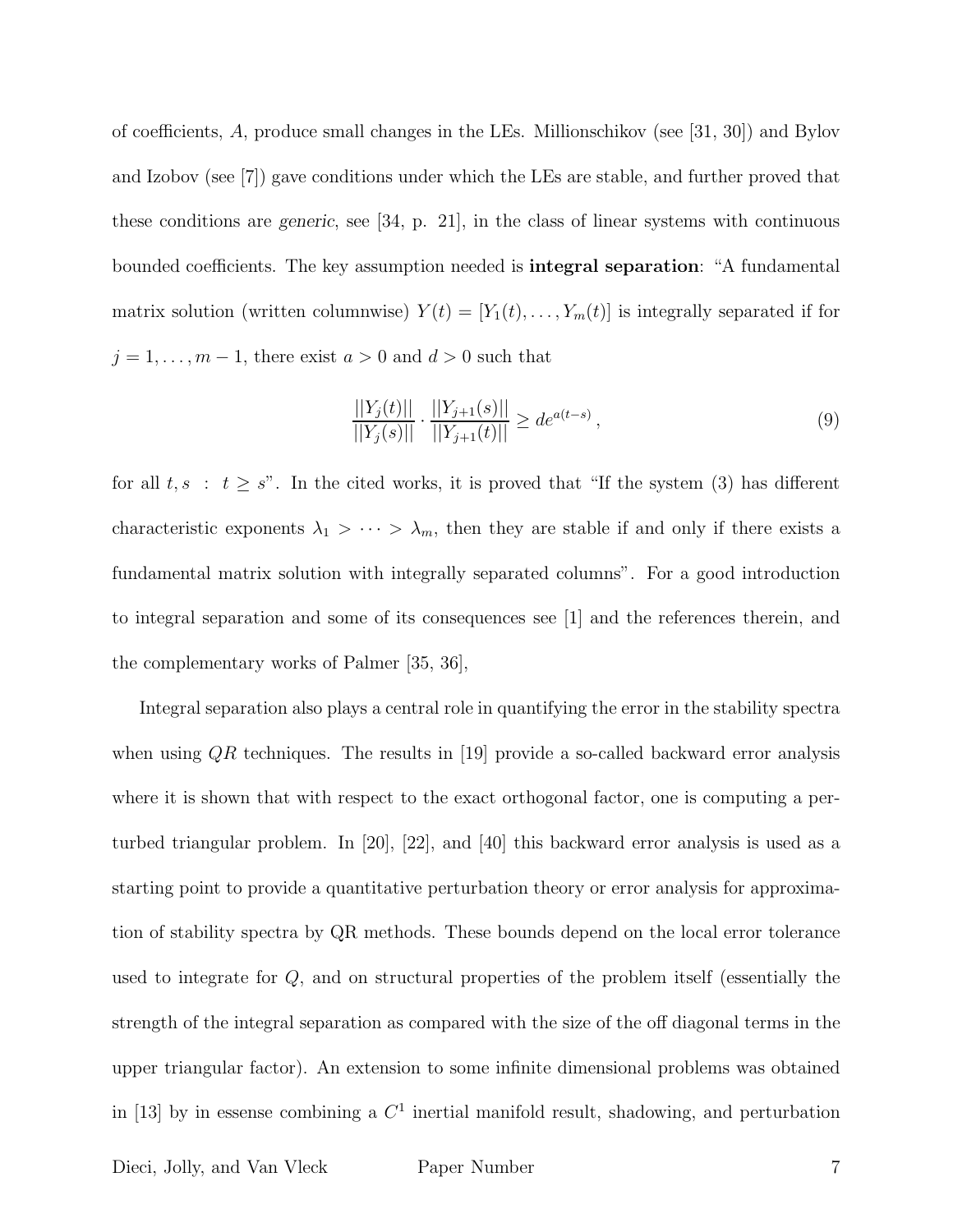theory.

As we previously observed, often only the n most dominant (outermost to the right) spectral intervals are needed (and n can be much smaller than  $m$ ). In these cases, the matrix  $Y_0$  of initial conditions is made up by just n columns and thus  $Y : t \in \mathbb{R} \to \mathbb{R}^{m \times n}$ . With this in mind, we will henceforth restrict to the case in which  $n$  LEs are desired for an *m*-dimensional linear system,  $m \geq n$ . Although often it suffices to take  $Y_0 =$  $\sqrt{ }$  $\overline{\phantom{a}}$  $I_n$ 0  $\setminus$  , for the success of the QR methods it is important that the initial condition matrix  $Y_0 \in \mathbb{R}^{m \times n}$  be chosen at random. In essence, this is needed to guarantee that all possible growth behavior is represented in the growth of the columns of  $Y(t)$ , and that the n most dominant exponents will emerge, ordered, during integration. A more mathematical justification for choosing random initial condition is in  $[4]$ . In particular, almost every initial condition  $Y_0$  will result in a fundamental matrix solution such that  $\lambda_1 \geq \cdots \geq \lambda_n$ .

Remark. There has been interest recently in techniques for preserving the orthogonality of approximate solutions to matrix differential equations with orthogonal solutions, such as in the case of QR factorization of a matrix solution of (3). Preserving orthogonality is important when finding Lyapunov exponents since an orthogonal transformation preserves the sum of the Lyapunov exponents. Techniques based on a continuous version of the Gram-Schmidt process are a natural idea, but they have not proven to be reliable numerically due to the loss of orthogonality when the differential equations that describe the continuous Gram-Schmidt process are approximated numerically. Still, a host of successful techniques have emerged in the last 10-15 years. Some parallel the algorithmic development of symplectic techniques for Hamiltonian systems, and maintain automatically orthogonality of the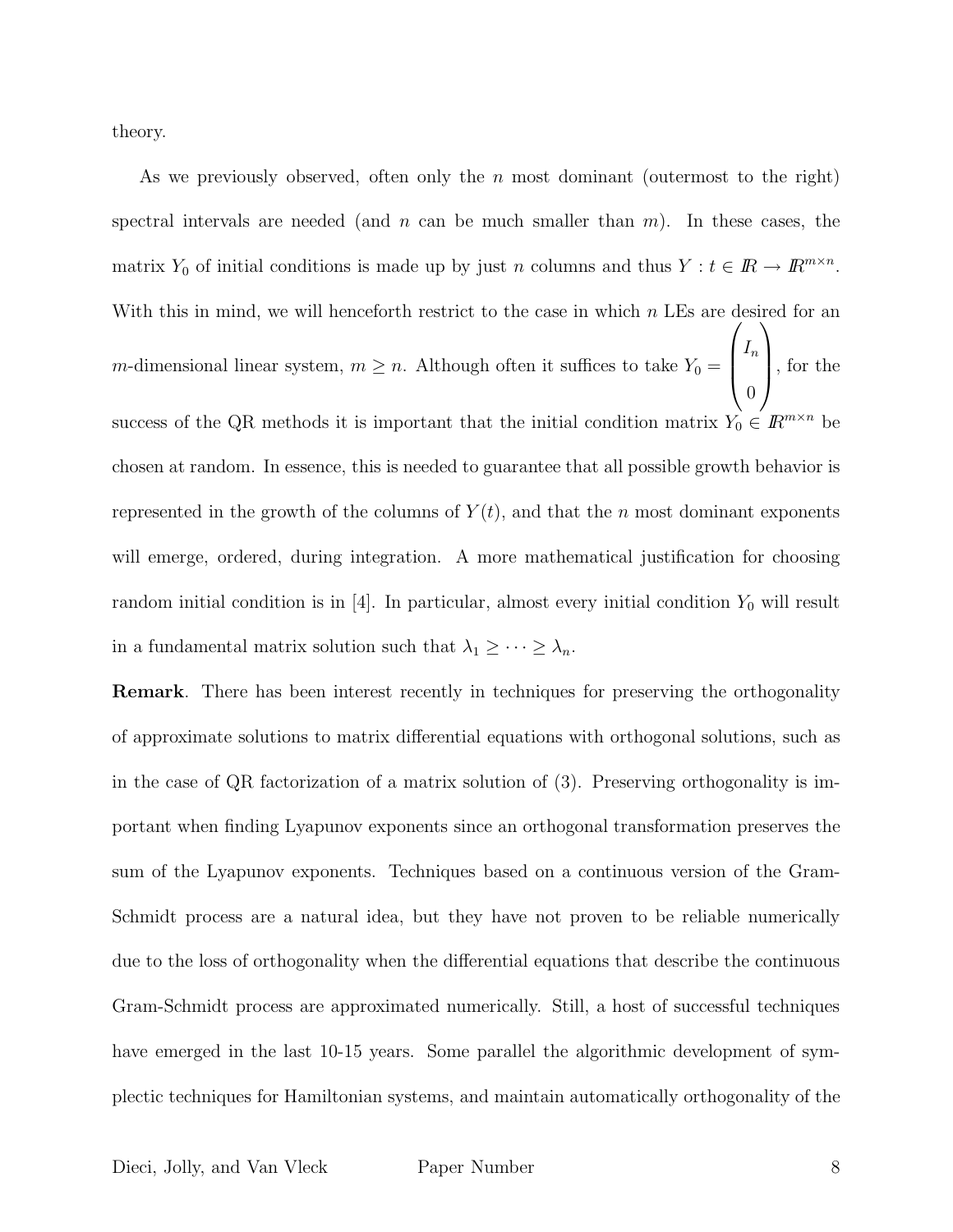computed solution: among these are Gauss Runge-Kutta methods (see [14, 8]), as well as several others which automatically maintain orthogonality, see [9, 15, 16]. However, our extensive practical experience with orthogonality-preserving methods has lead us to favor so-called projection techniques, whereby a possibly non orthogonal solution is projected onto an orthogonal one, without loss of accuracy. The toolbox described here builds upon this algorithmic development and includes local error estimates which make our computational procedures more efficient. We want to stress the importance of estimating, and controlling, the local errors during integration, and choose the stepsizes adaptively based upon the local error estimate. Not only this is needed for efficiency (as it is generally the case), but it also puts us on safe ground insofar as the validity of the previously mentioned backward error analysis results; these tell us that we are finding the LEs of a problem close to the original one, and the measure of closeness depends on the local errors committed during integration for the orthogonal factor Q. The result of our theoretical effort, and also of extensive testing of different algorithmic choices, has lead us to the creation of our codes, LESNLS and LESNLL. These codes are the naturaly outcome of a 10 year experience on computation of LEs, and the codes respresent a stable and efficient mean to approximate Lyapunov exponents. It is our hope that they will be of use to the audience of this journal, particularly to those readers interested in engineering applications where stability information is required.

#### Discrete QR method

The method requires the QR factorization of  $Y(t_{k+1}) \in \mathbb{R}^{m \times n}$ , a matrix solution of (3) with linearly independent columns. Let  $t_0 = 0$ , and  $Y_0 = Q_0 R_0$ . Then, for  $j = 0, ..., k$ ,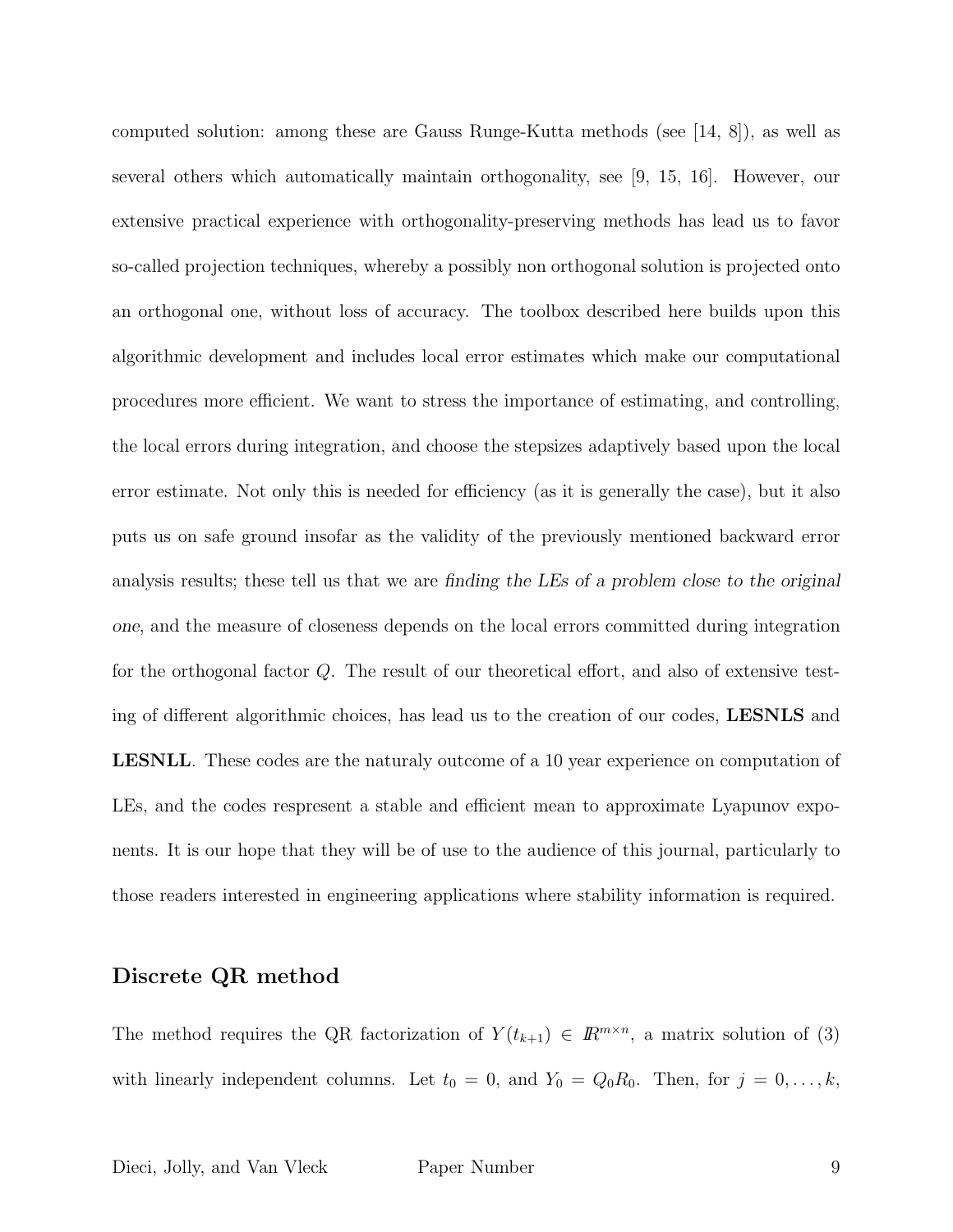progressively define  $Z_{j+1}(t) = Y(t,t_j)Q_j$ , where  $Y(t_j,t_j) = I$  and  $Y(t,t_j)$  is a solution to (3) for  $t \ge t_j$ , and  $Z_{j+1}$ :  $t \in [t_j, t_{j+1}] \to \mathbb{R}^{m \times n}$  is the solution of

$$
\begin{cases}\n\dot{Y}_{j+1} = f_x(\phi^t(x_0))Z_{j+1} , & t_j \le t \le t_{j+1} \\
Z_{j+1}(t_j) = Q_j,\n\end{cases}
$$
\n(10)

and update the QR factorization as

$$
Z_{j+1}(t_{j+1}) = Q_{j+1} R_{j+1}, \qquad (11)
$$

so that

$$
Y(t_{k+1}) = Q_{k+1} [R_{k+1} R_k \cdots R_1 R_0]
$$
\n(12)

is the QR factorization of  $Y(t_{k+1})$ :  $Q_{k+1} \in I\!\!R^{m \times n}$  and  $\prod_{j=k+1}^{0} R_j \in I\!\!R^{n \times n}$ , the so-called reduced QR decomposition of  $Y(t_{k+1})$ . The LEs are obtained from the relation

$$
\limsup_{k \to \infty} \frac{1}{k} \sum_{j=0}^{k} \log(R_j)_{ii}, i = 1, ..., n,
$$
\n(13)

which is equivalent to the definition (8) since  $\dot{R} = BR$ .

#### Continuous QR method

Here one derives –and integrates– the differential equations governing the evolution of the Q and R factors in the QR factorization of Y. Differentiating the relation  $Y = QR$  one gets  $\dot{Q}R + Q\dot{R} = f_x(\phi^t(x_0))QR$ , and multiplying by  $Q^T$  on the left, one gets the equation for R:

$$
\dot{R} = B(t)R, \quad R(0) = R_0, \quad B(t) := Q^T f_x(\phi^t(x_0))Q - S \tag{14}
$$

where  $S := Q^T \dot{Q}$ . Since  $Q^T Q = I$ , S is skew-symmetric, and since B is upper triangular, from (14) we have that the strict lower triangular part of S and  $Q^T f_x(\phi^t(x_0))Q$  agree. Thus, Dieci, Jolly, and Van Vleck Paper Number 10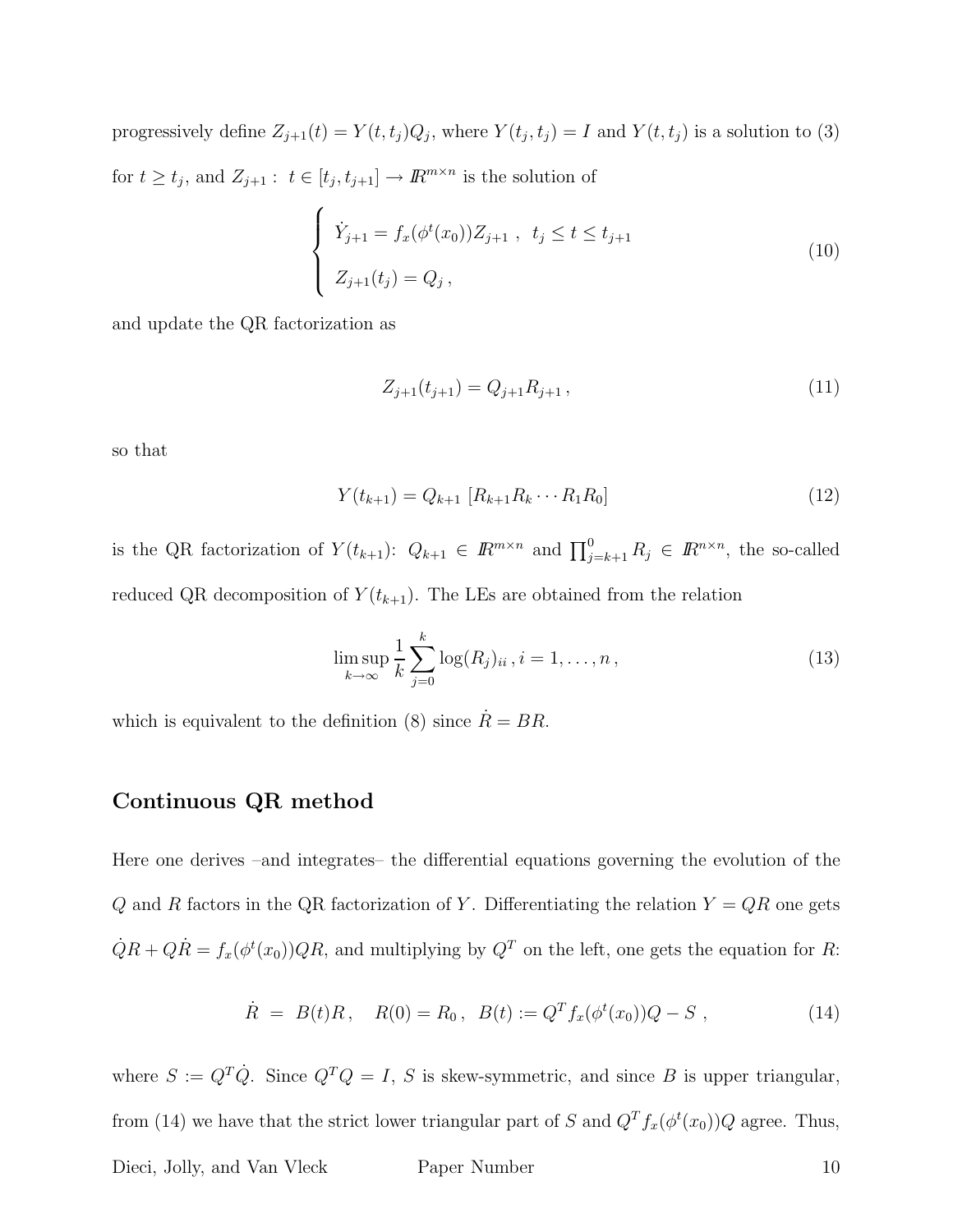since  $S$  is skew-symmetric,

$$
S_{ij} = \begin{cases} (Q^{T}(t) f_{x}(\phi^{t}(x_{0})) Q(t))_{ij}, & i > j, \\ 0, & i = j, \\ -S_{ji}, & i < j. \end{cases}
$$
 (15)

Next, multiply  $\dot{Q}R + Q\dot{R} = f_x(\phi^t(x_0))QR$  on the right by  $R^{-1}$   $(R^{-1}$  exists since R is a fundamental matrix solution of  $\dot{R} = BR$ , and use (14) to obtain the differential equation for Q:

$$
\dot{Q} = (I - QQ^T) f_x(\phi^t(x_0)) Q + QS \,, \quad Q(0) = Q_0 \,. \tag{16}
$$

Note that if  $m = n$ , then  $QQ^T = I$  and the equation for Q reduces to  $\dot{Q} = QS$ . To approximate the exponents, from  $(14)$ , one uses  $(cfr. (13))$ 

$$
\limsup_{t \to \infty} \frac{1}{t} \int_0^t (Q^T(s) f_x(x(s)) Q(s))_{ii} ds, \quad i = 1, \dots, n,
$$
\n(17)

since  $B_{ii} = (Q^T(s) f_x(x(s)) Q(s))_{ii}$  the diagonal of the upper triangular coefficient matrix function. In practice, a quadrature rule is used to approximate the integral in (17).

Remark. We remark here that in exact arithmetic if no approximations are made when approximating the differential equations, then the discrete and continuous QR methods are equivalent. The numerical performance will depend on the particular problem, but in general one expects the continuous QR method to be more efficient since it does not rely directly on resolving exponential functions.

## IMPLEMENTATIONS

The implementation of the QR methods for nonlinear systems is similar to what is done for linear systems (see [23]). In the nonlinear context, the new issue is that integration for the Dieci, Jolly, and Van Vleck Paper Number 11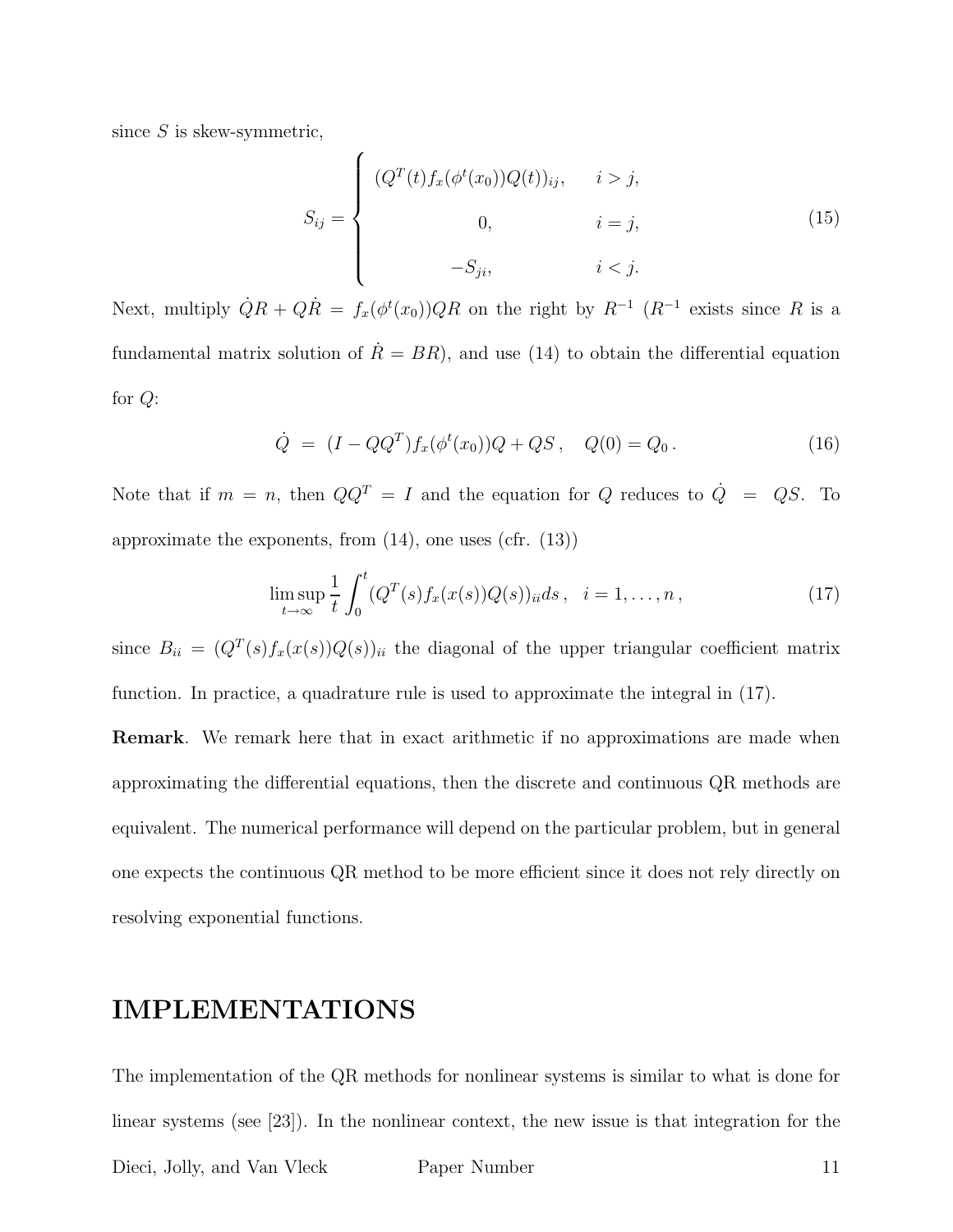trajectory must be also carried out in order to be able to obtain the linearized system (2) and hence to be able to integrate the relevant equations of discrete or continuous QR methods; see  $(10)$  and  $(16-17)$ . There are two ways in which this can be done: the **all at once** strategy of LESNLS and LESNLL which is reviewed next, and the three steps strategy discussed later in this paper.

The overall goal is to compute approximations –for given values of  $t-$  to the quantities  $\lambda_i(t), i = 1, \ldots, n$ , herein defined as

$$
\lambda_i(t) = \frac{1}{t} \nu_i(t), \quad i = 1, \dots, n,
$$
\n(18)

where the  $\nu_i$ 's are defined as, see (13),

$$
\nu_i(t) = \log R_{ii}(t), \ i = 1, \dots, n, \tag{19}
$$

or equivalently as, see (17),

$$
\nu_i(t) = \int_0^t B_{ii}(s)ds = \int_0^t (Q^T(s)f_x(x(s))Q(s))_{ii}ds, \ i = 1,\dots, n. \tag{20}
$$

#### Integration of the Nonlinear Problem

For nonlinear problems, the system

$$
\dot{x} = f(x) , x(0) = x_0 ,
$$

must also be integrated to generate the linearized dynamics as in (10) or (16). Suppose that this has been carried out so that a sequence  $x_j \approx x(t_j)$  of approximate values to the solution is known, and moreover, there is access to the vector field f. There are two basic points of view one may adopt.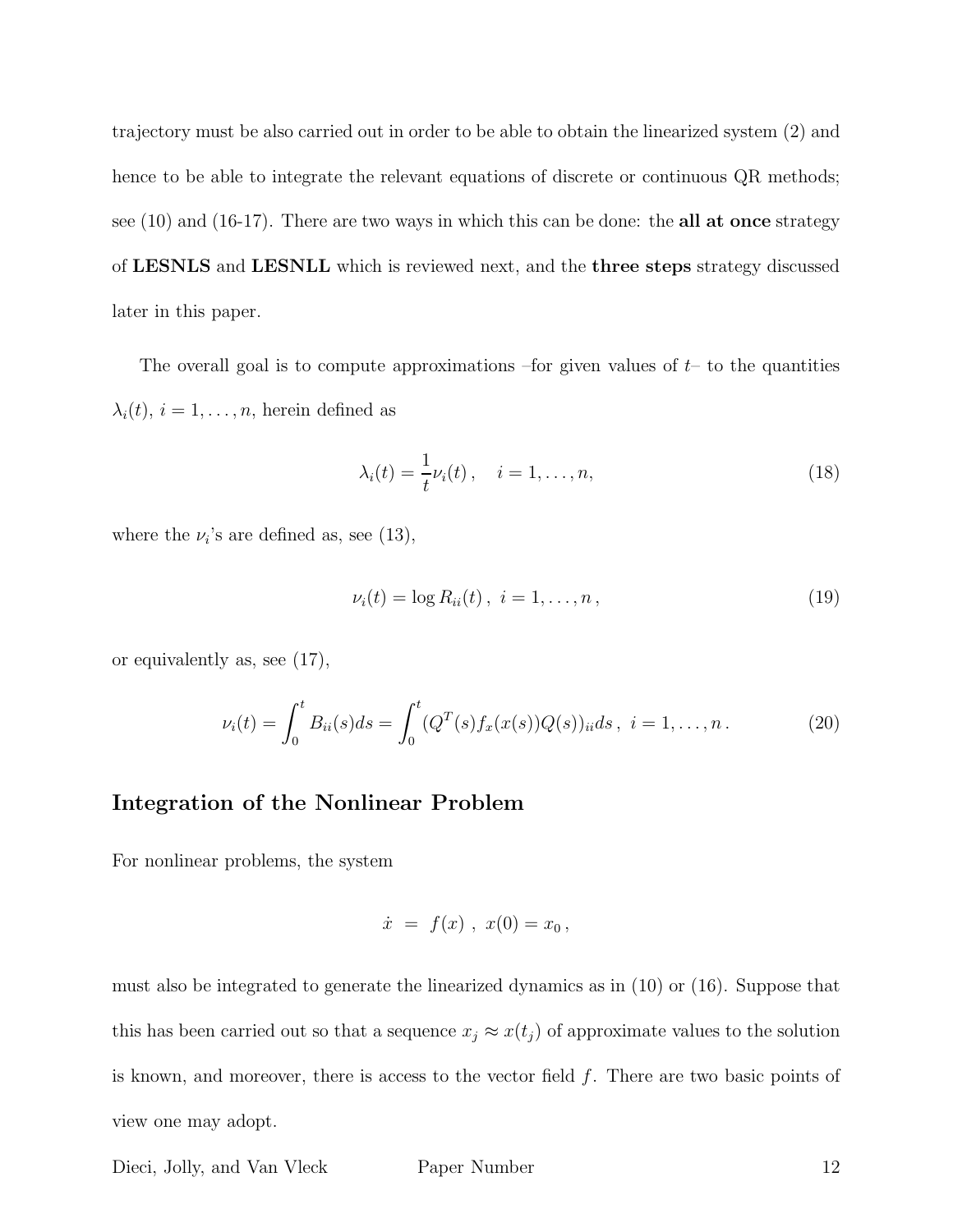- (i) One can use any code which does the 1-step integration for  $x$  and returns the starting value  $x_j$ , the obtained approximation  $x_{j+1}$  at the new value  $t_{j+1} = t_j + h_j$ , and possibly the vector fields  $f_j$  and  $f_{j+1}$  evaluated at these approximations. At this point, x (and  $f_x$ ) may be approximated locally by interpolation, and the linear procedures **LESLIS**-LESLIL used. This three-step strategy is examined later in this paper.
	- The obvious advantage of this strategy is that one can integrate as desired (or appropriate) for the nonlinear system. For example, if the problem has Hamiltonian character, one might consider a symplectic integrator. The disadvantage is that this approach requires more user intervention.
- (ii) The nonlinear system and the equations for the QR methods may be integrated together. This is what the computational procedures LESNLS and LESNLL do; they use the same Runge-Kutta (RK) scheme for the trajectory as used for the QR methods. The advantage is the overall simplicity. The remainder of this section reviews the basic schemes upon which these are based and discuss some aspects of their implementation.

#### Basic RK schemes of LESNLS-LESNLL

The m-dimensional differential system (1) is integrated with one of the two embedded explicit RK schemes used for the linear codes, the Dormand-Prince pair and the pair based on the RK 3/8th rule; again, see Sections 3.1, 3.2, and 3.3 of [23]. As there, these pairs are referred to as DP and RK38, which are RK pairs of order (5,4) and (4,3), respectively. For the values of the RK coefficients in DP and RK38 we refer to Chapter 7 of [23].

At this point it is possible to perform error control on the trajectory to choose the next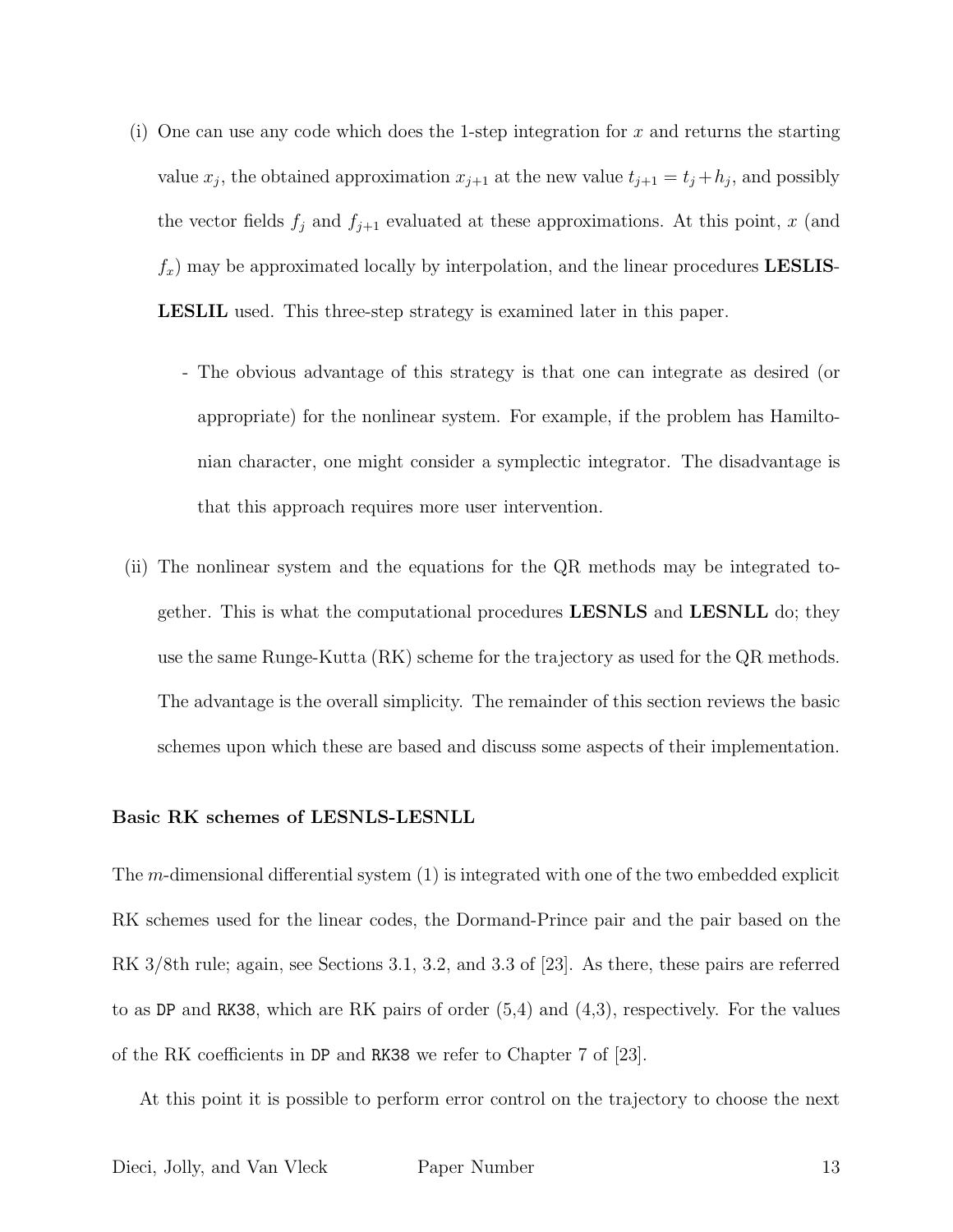stepsize (an option in LESNLS-LESNLL). The next stepsize may be chosen according to several measures of error: that on the trajectory, as well as the error on the step for the approximate exponents and/or the orthogonal factor  $Q$ . We exemplify how the error on the trajectory is monitored, errors in the approximate exponents and/or the orthogonal factor are handled similarly (and see [23]). Monitoring of the error on the trajectory is done in the way explained in [26], with a mixed error control with respect to a scalar tolerance in the sup-norm.

Let h be the current stepsize, and  $h_{\text{new}}$  the new stepsize to be chosen. Choose  $h_{\text{new}}$  as follows.

- Estimate the worse error componentwise with respect to the desired tolerance:

$$
\text{err} = \max_{1 \le i \le m} \left( |x_{j+1}^{(i)} - \hat{x}_{j+1}^{(i)}| / \left[ \left( 1 + \max(|(x_j^{(i)}|, |(x_{j+1}^{(i)}|)) \text{TOLT} \right] \right) . \right. \tag{21}
$$

- Now estimate

$$
h_{\text{new}} = \text{safe } |h \ (1/\text{err})^l| \tag{22}
$$

where safe is a safety factor usually set at 0.8, and  $l = 1/5$  for DP5 and  $l = 1/4$  for RK38.

- Subject to the restrictions that  $h/5 \leq h_{\text{new}} \leq 5h$ , if  $err \leq 1$  the step is successful and accepted, otherwise is rejected.

All of the stage values are saved so that after the step for the trajectory is completed integration of the equations of the QR methods can be performed. Finally, there are important options linked to the use (or lack thereof) of the Jacobian.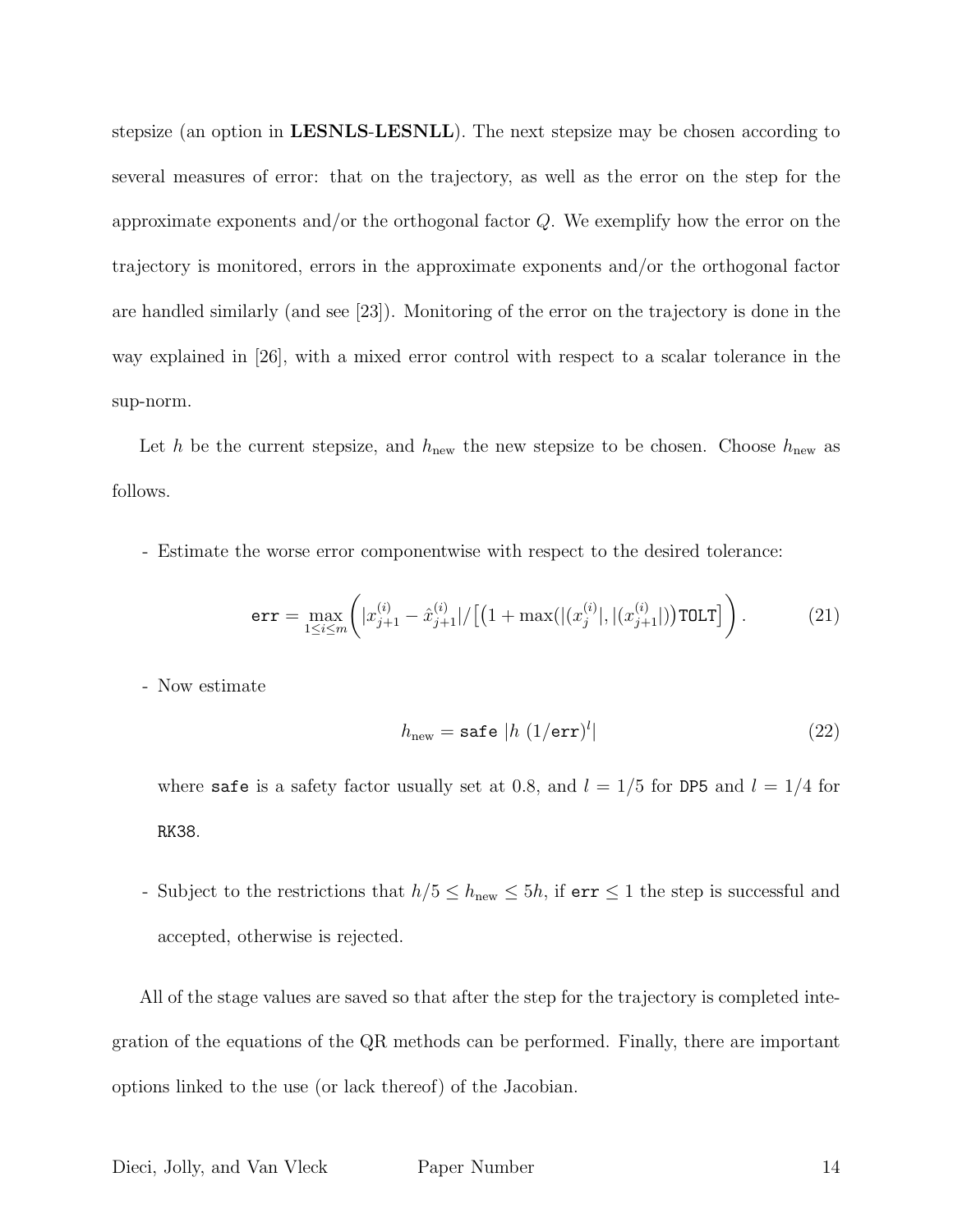For problems of small size, and if the Jacobian is easy to obtain, the user should use **LESNLS**, whereby the Jacobian is explicitly formed as a  $(m, m)$  matrix in the subroutine indicated in [23]. This way, the integration for the exponents conceptually proceed precisely as in the linear code LESLIS, with the Jacobian playing the role of the coefficients' function  $A(t)$ . On the other hand, whenever one of the following (not exclusive) situations holds true:

- the Jacobian is not easy to write down conveniently, or
- we need to approximate  $n \ll m$  Lyapunov exponents, or
- storage is at a premium and we cannot afford memory for a  $(m, m)$  matrix,

then one should (must) use LESNLL, described next.

What's in a name? LESNLS refers to: Lyapunov ExponentS NonLinear Small. The name reflects the task of approximating Lyapunov exponents of a nonlinear system whose Jacobian matrix  $f_x$  is known and is small enough that it can be stored. **LESNLL** refers to: Lyapunov ExponentS NonLinear Large, in that it is concerned with approximating Lyapunov exponents of a nonlinear system whose Jacobian matrix  $f_x$  is not explicitly required, as is often desirable for large systems.

It should be said that whenever an approximation of the full set of  $m$  Lyapunov exponents is desired, and it is possible to compute (possibly, symbolically) and store the Jacobian, then it is usually preferable to use LESNLS.

The major difference between LESNLS and LESNLL is the way the Jacobian  $f_x$  is provided by the user. In LESNLS, the user must provide a subroutine to compute  $f_x$  at any t. In LESNLL, the user can provide a subroutine where the action  $f_x(\cdot)v$ , is given (here,  $v$  is a generic vector), or can bypass explicitly providing this routine letting **LESNLL**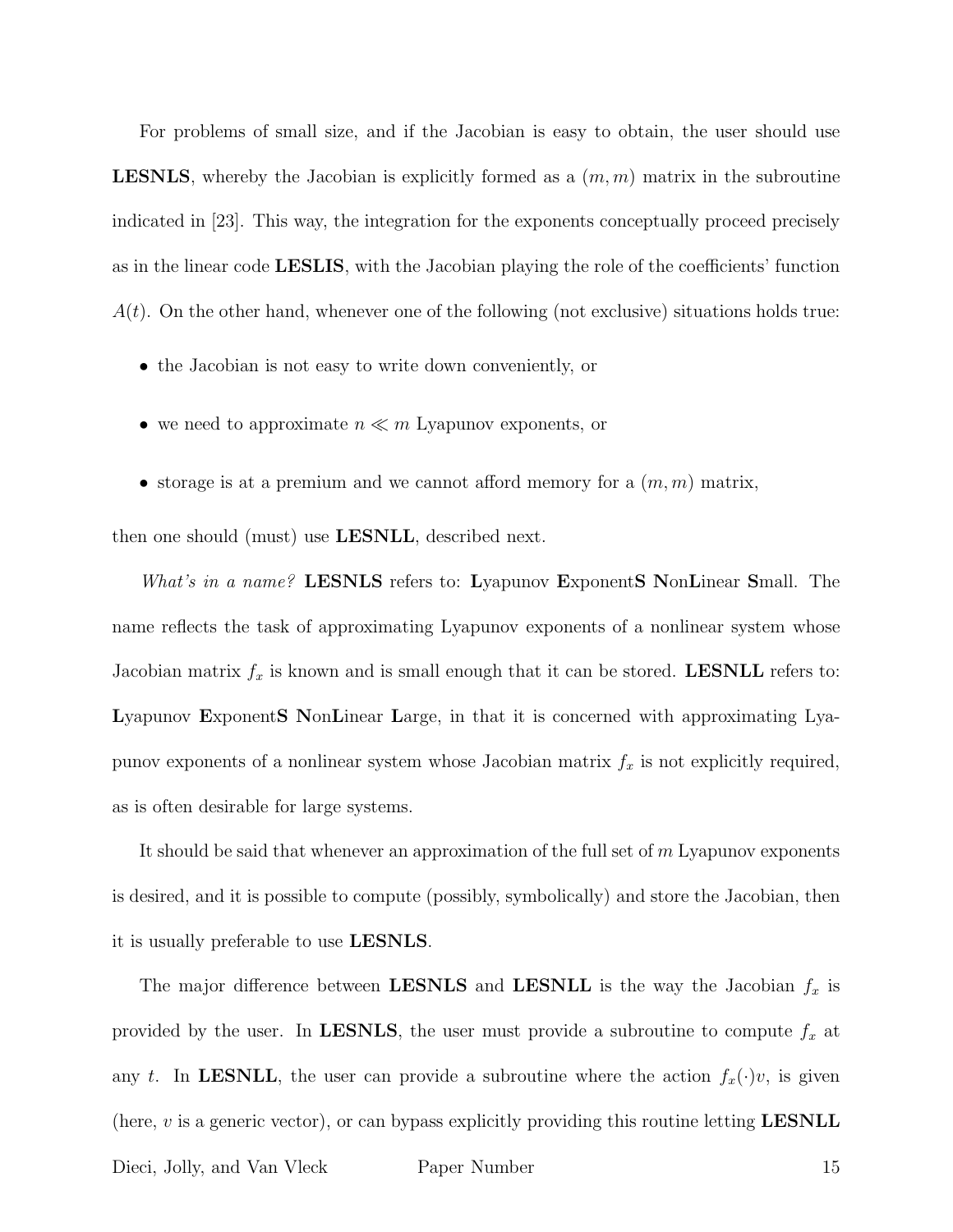generate the approximation internally. In any case, the difference in the way the Jacobian is specified is the only difference that the user will see between LESNLS and LESNLL.

#### LESNLL: Bypassing the Jacobian

The crux of LESNLL is to proceed using direct matrix vector products, the action of the Jacobian on a certain vector. This way of proceeding is especially effective when only a few exponents are needed, that is when  $n \ll m$ .

To illustrate, consider a typical explicit RK step needed for the discrete QR method. On the step between  $t_j$  and  $t_{j+1}$ , the linear system to integrate is

$$
\dot{Y} = f_x(\phi^t(x_0))Y, \ Y(t_j) = Q_j.
$$

The stage values of the trajectory gives the approximation

$$
Y_{j+1} = Q_j + h_j \sum_{l=1}^s b_l K_l, \quad K_l = f_x(x_{j,l}) Y_{j,l},
$$
  

$$
Y_{j,l} = Q_j + h_j \sum_{p=1}^{l-1} a_{jp} K_p, \quad l = 1, 2, ..., s.
$$

Observe that the Jacobian is needed only through the actions  $f_x(x_{j,l})Y_{j,l}$ , that is only the action of the Jacobian (evaluated at some value  $\bar{x}$ ) on several vectors; say, the action  $f_x(\bar{x})v$ is required. In LESNLL there are two options for the user to approximate this action.

(i) If the coding "Jacobian×vector" is easy to do, then the user should define this action explicitly in a subroutine. For example, in evolving Burgers equation

$$
u_t = u_{yy} - uu_y , \quad u(t, y) = u(t, y + 2\pi)
$$

by a spectral method, the term  $uu_y$  is represented by a bilinear function  $B(x, x)$  where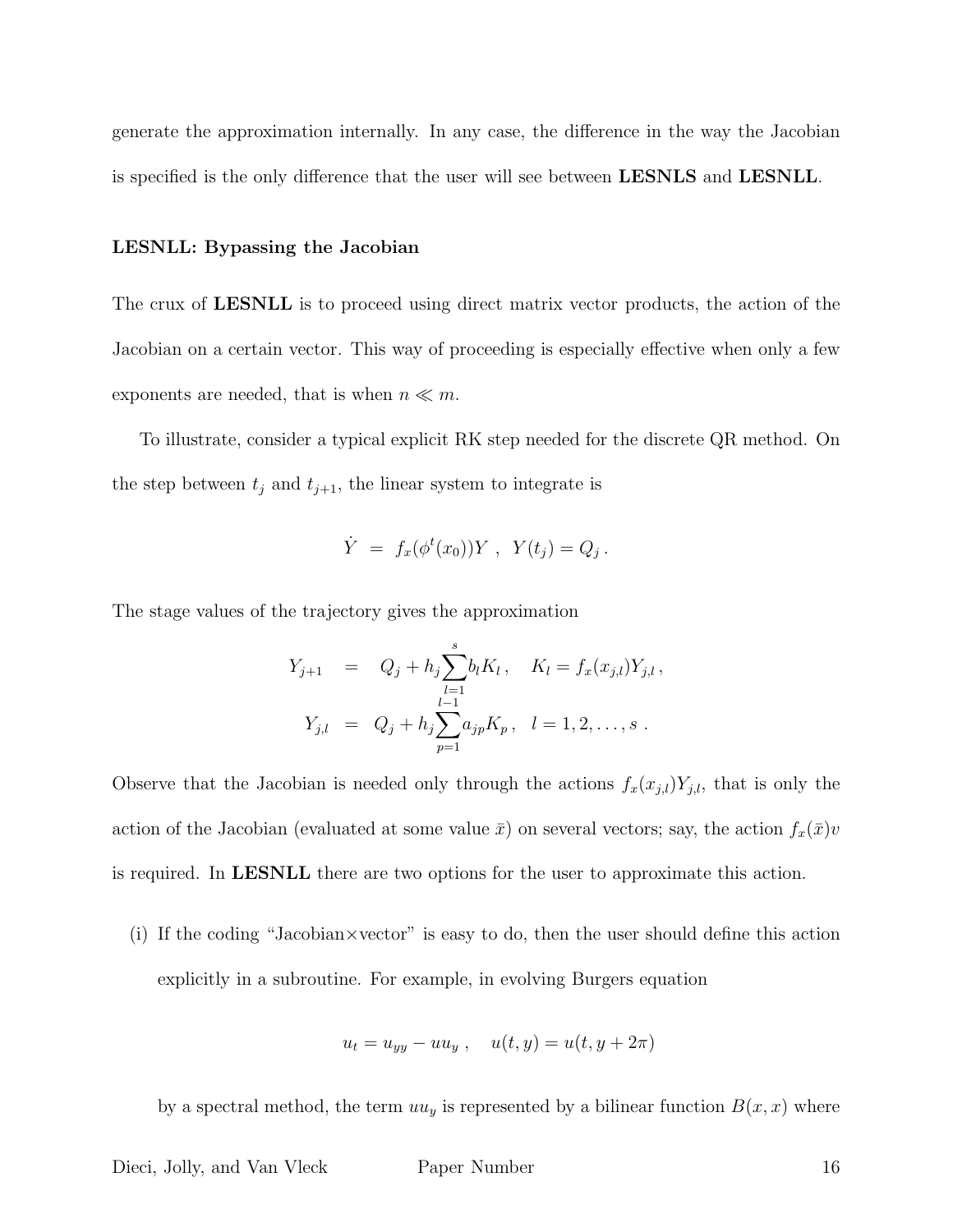the vector x consists of Fourier coefficients. The contribution of B to  $f_x(\phi^t(x_0))v$  is

$$
B(\phi^t(x_0), v) + B(v, \phi^t(x_0)),
$$

and this is easy to code. Incidentially, this type of nonlinear term occurs also when dealing with several important PDEs, such as the Kuramoto-Sivashinsky equation (see (24)) and the Navier-Stokes equations.

(ii) If the action "Jacobian×vector" is not easily available, then this action is approximated internally by the package using discrete directional derivatives (this is done internally in LESNLL, and requires no user intervention).

What **LESNLL** does is the following (standard) approximation:

$$
f_x(\bar{x})v \approx [f(\bar{x} + \eta v) - f(\bar{x})]/\eta,
$$

where LESNLL chooses

$$
\eta = \max(1, \|f(\bar{x})\|_2) \sqrt{\text{EPS}},
$$

and EPS is the machine precision. It should be understood that this way of proceeding now gives an inexact Jacobian action, and one cannot get a better accuracy than  $O(\eta)$ for this evaluation. This is fine, if  $\eta$  is (less than or equal to) the order of the required error tolerances on the exponents, otherwise there is a limitation on the obtainable accuracy which practically is of  $O(\sqrt{\text{EPS}})$ .

The situation for the continuous QR method is very similar, and **LESNLL** proceeds in a similar way. This is because in this case (see (16)) the Jacobian is needed only through actions of the form

$$
f_x(\bar{x})Q , Q \in \mathbb{R}^{m \times n},
$$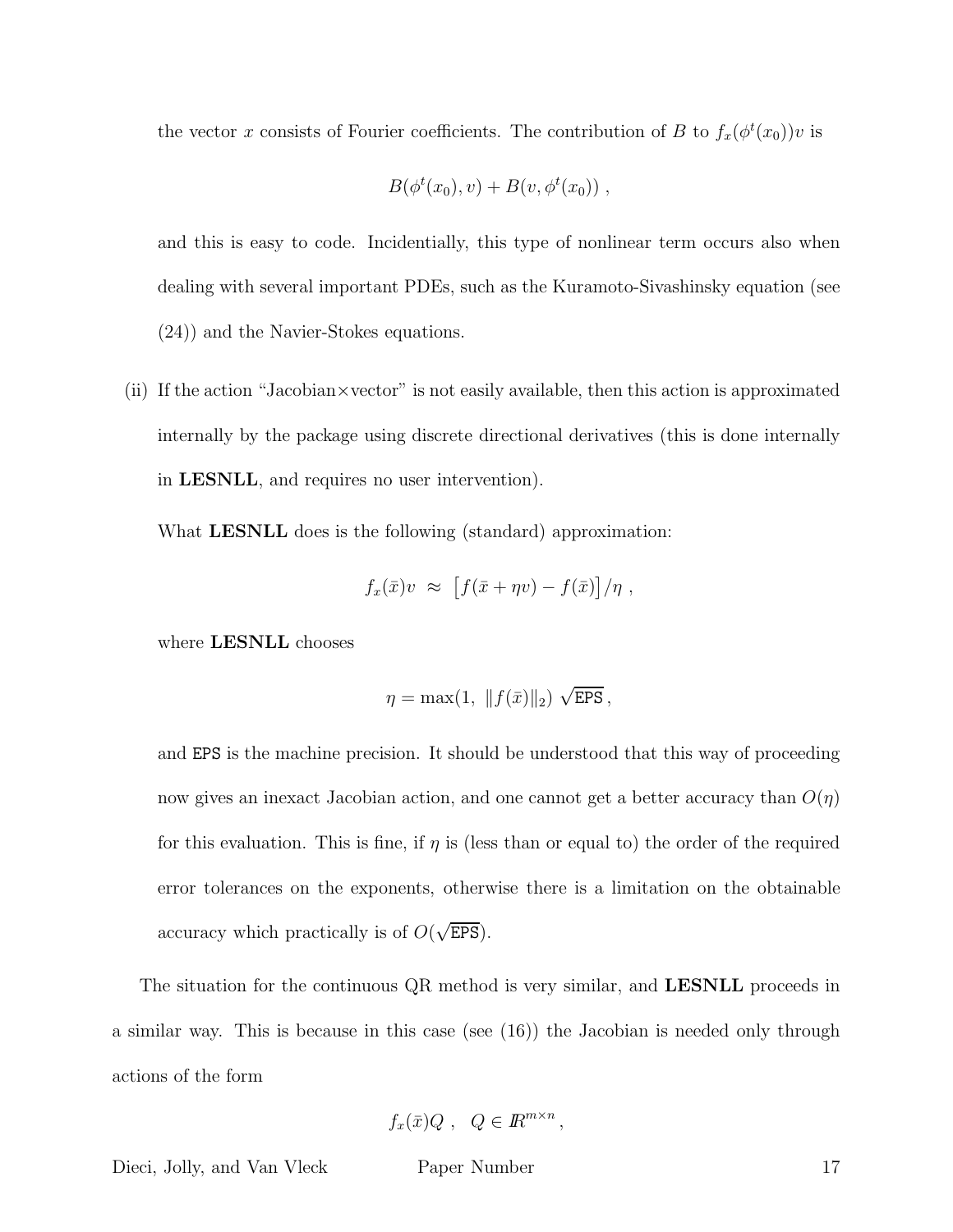and thus again one need only to evaluate terms like  $f_x(\bar{x})v$ . These are handled as above.

Remark. The Jacobian free methods are a considerable help insofar as the evaluation of the various right-hand-sides in the equations of the QR methods. However, the outstanding computational expense of these methods remains that of the QR factorizations, which is  $O(mn^2)$  flops per step. This limits all approaches to medium sized problems, or to very small values of n. The largest experiments we have performed have been on a problem with  $(m, n) \approx (1000, 100)$ , and these were very demanding computations.

# Three step method: Using a nonlinear solver and LESLIS-LESLIL

As previously mentioned, an alternative to the all at once strategy of **LESNLS-LESNLL**, is a three-step-strategy. On a step from  $t_j$  to  $t_{j+1} = t_j + h_j$ , one does the following:

- (1) Integrate for (1) with any desired scheme;
- (2) Rebuild via Hermite interpolation an approximation to the trajectory on the step;
- (3) Use the linear codes LESLIS or LESLIL with Jacobian evaluated at the interpolant.

The rationale for this strategy is that it may be convenient (or even necessary) to integrate for the trajectory with a better suited code than an explicit RK code. For example, the solver VODPK ([6]) can be highly effective for the integration of stiff problems. For Hamiltonian systems the integration for the trajectory might be done with a symplectic integrator. Of course, any nonlinear solver for (1) could be used as needed.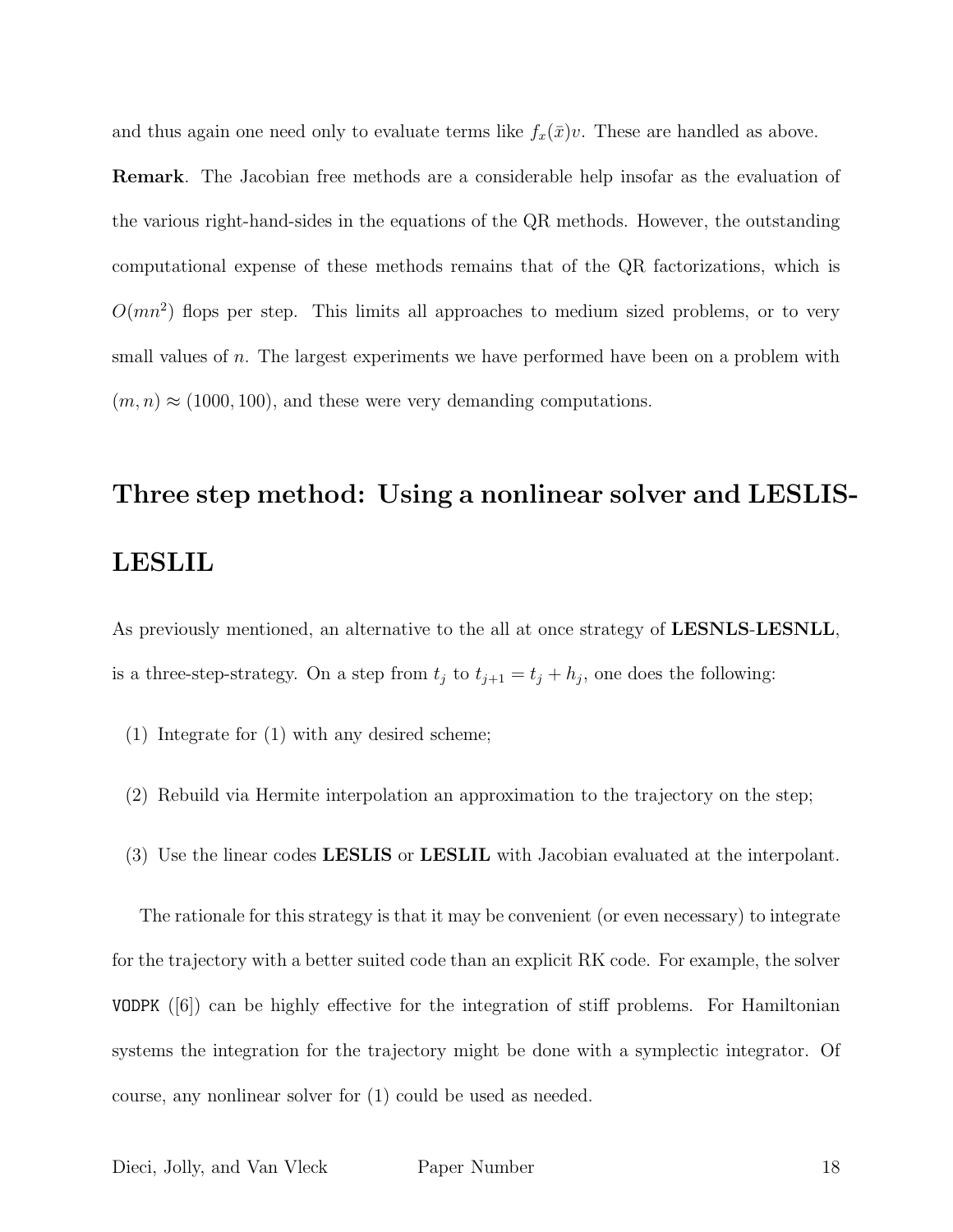Step 1 - Integration of the nonlinear DEs.

OUTPUT: Current time and approximation.

#### Step 2 - LESLIS or LESLIL

INPUT: Current time and approximation.

OUTPUT: Initial time and number of LEs, followed by current time step, integral of diagonal elements over the current step.

Step 3 - Obtain spectral information.

INPUT: Output of Step 2.

OUTPUT: Approximate LEs, Sacker-Sell spectrum, Lyapunov dimension, integral separation information, etc..

Basic idea: In Step 2 build globally defined approximation of trajectory.

• For example:

Given times  $t_j < t_{j+1}$  and corresponding  $x_j, x_{j+1} \in \mathbb{R}^m$  and the vector field defined by  $f(x)$  [basically the same as that used in Step 1], determine coefficients  $a_j, b_j, a_{j+1}, b_{j+1} \in \mathbb{R}^m$ such that

$$
\tilde{x}(t) = (a_j \cdot t + b_j) \cdot L_0^2(t) + (a_{j+1} \cdot t + b_{j+1}) \cdot L_1^2(t),
$$

the cubic Hermite interpolant such that  $\tilde{x}(t_j) = x_j$ ,  $\tilde{x}(t_{j+1}) = x_{j+1}$ ,  $\tilde{x}'(t_j) = f(x_j)$ , and  $\tilde{x}'(t_{j+1}) = f(x_{j+1})$ . Here  $L_0(t), L_1(t)$  are linear scalar functions, the Lagrange interpolants corresponding to  $t_j, t_{j+1}.$ 

Remark. For stiff problems, the benefits of a potentially less expensive integration of (1) are often wiped out in the context of approximation of the exponents. In part this is because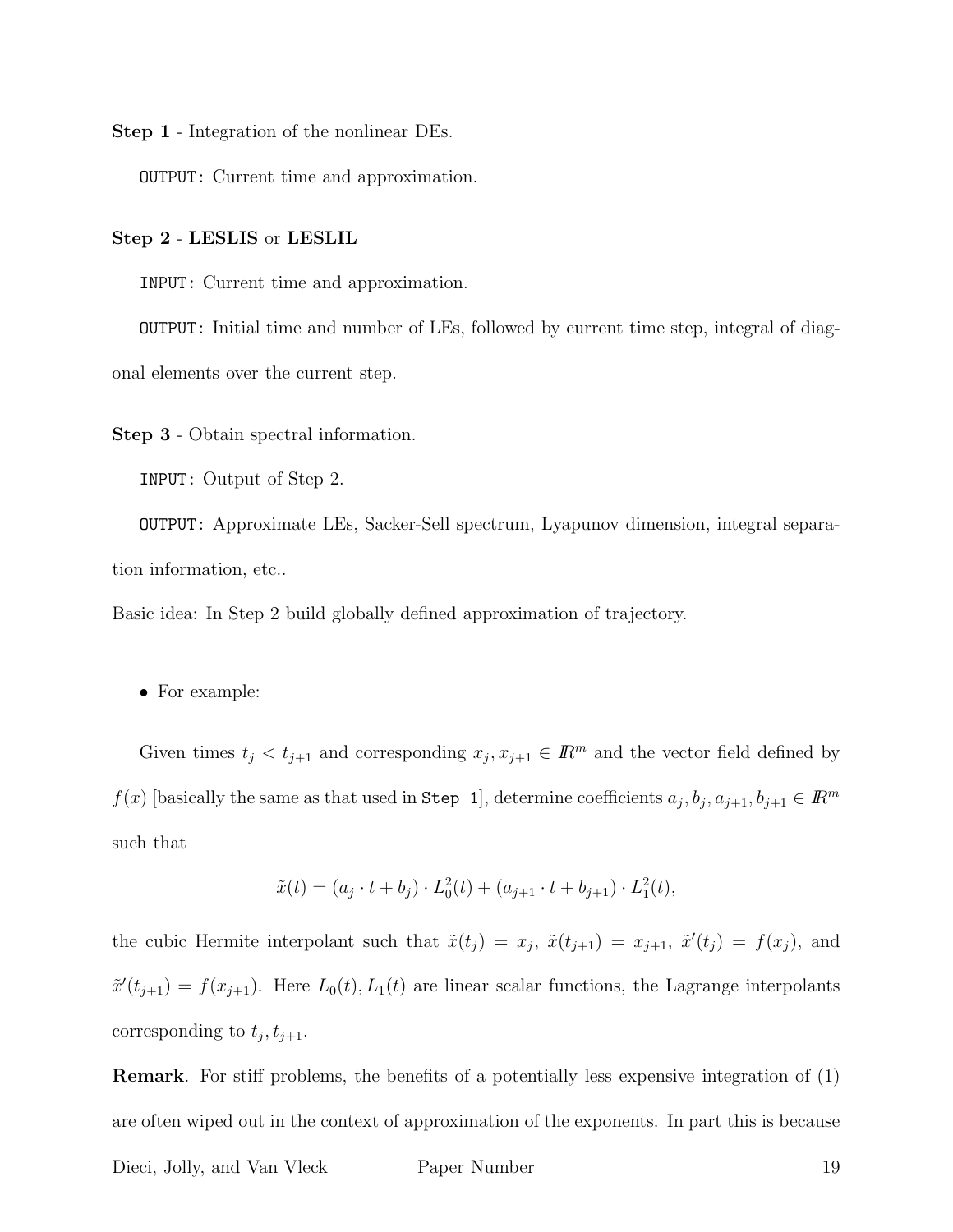the dominant expense is still that associated with the various QR factorizations, but there is more. In fact, often the stepsize sequence chosen by the stiff solver is inadequate to resolve the approximation of the exponents. The reason for this is not yet clear.

### Examples

Several examples are available at the web sites www.math.gatech.edu/∼dieci/software-les.html and

www.math.ku.edu/∼evanvleck/software-les.html

Various drivers and test problems are available including examples of the **all at once** strategy and the three step strategy with both stiff and symplectic integrators.

**Example 1.** The first example is a model of atmospheric variability [27, 28] with values  $x_i$ of m points equally spaced around a circle of constant latitude:

$$
\dot{x}_k = (x_{k+1} - x_{k-2})x_{k-1} - x_k + 8, \ k = 0, 1, ..., m-1, \ (mod \ m). \tag{23}
$$

In the results reported in [27, 28] for  $m = 40$  there are 13 positive LEs, the Kaplan-Yorke dimension dim<sub>KY</sub>  $\approx$  27, and  $\lambda_{14} = 0$ . As a concrete example we considered the initial condition  $x(0) = e_2$ , the second unit basis vector, and solved for all LEs using **LESNLS** and LESNLL. We employed error tolerances on the trajectory, orthogonal factor, and Lyapunov exponents of size  $10^{-4}$  and the RK38 scheme. Over integration times up to  $10^{4}$  we found the computational procedure for large problems LESNLL to be approximately twice as fast as that for small problems LESNLS when computing all Lyapunov exponents. In addition, we obtained values of the Kaplan-Yorke dimension  $\dim_{\text{KY}} \approx 27.06$  and found that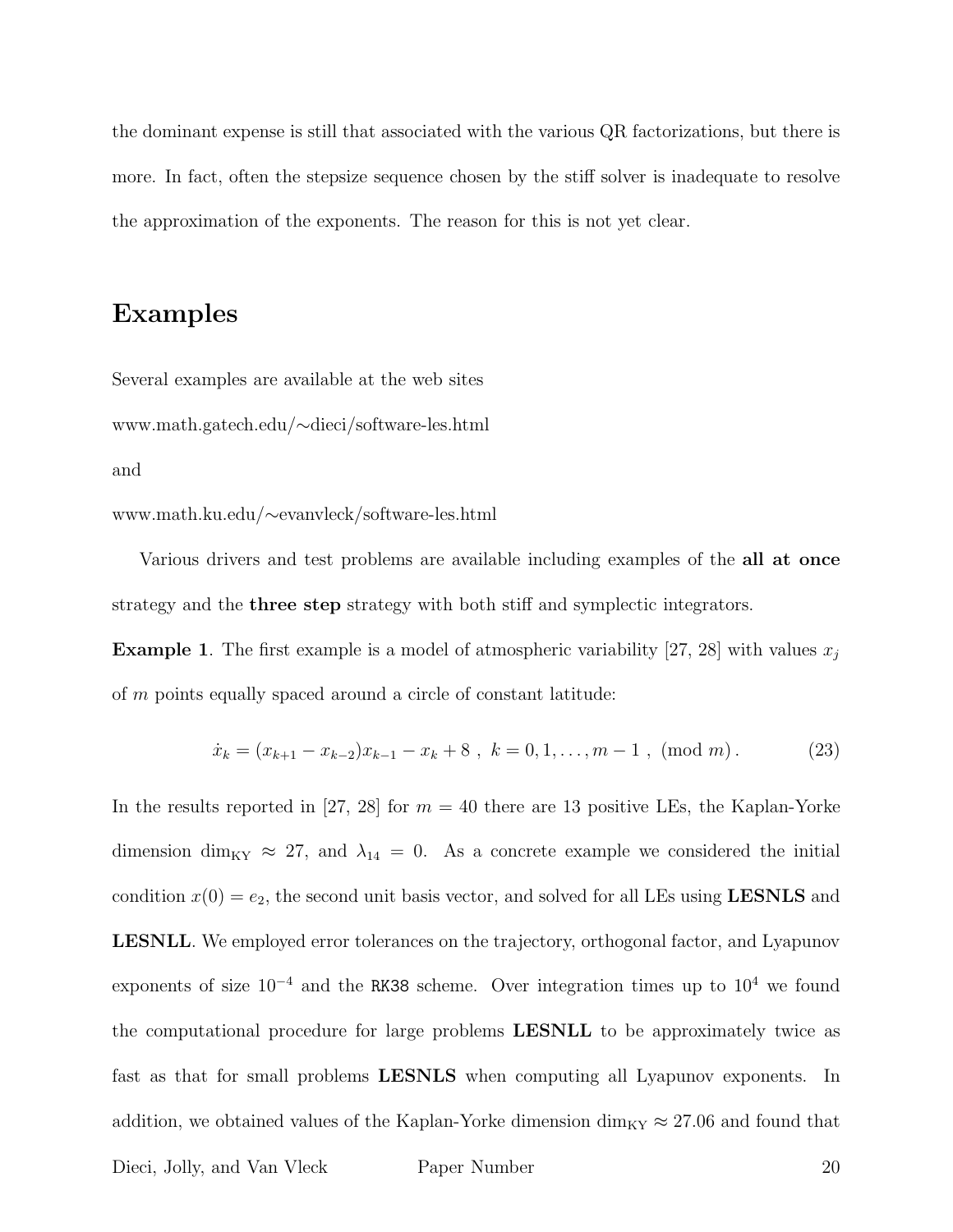

Figure 1: First seven approximate Lyapunov exponents versus time for the model of atmospheric variability (23).

the approximate values of the Lyapunov exponents quickly converge to relatively uniform values. We plot here the approximate LEs as a function of time for the first seven LEs in Fig. 1.

Example 2. As a second example consider the Kuramoto-Sivashinsky equation in the form

$$
\frac{\partial \tilde{u}}{\partial \tau} + 4 \frac{\partial^4 \tilde{u}}{\partial y^4} + \vartheta \left[ \frac{\partial^2 \tilde{u}}{\partial y^2} + \tilde{u} \frac{\partial \tilde{u}}{\partial y} \right] = 0 , \qquad (24)
$$

with  $\tilde{u}(y, t) = \tilde{u}(y + 2\pi, t)$ , and  $\tilde{u}(y, t) = -\tilde{u}(-y, t)$ . With the change of variables

$$
-2w(s, y) = \tilde{u}(\xi s/4, y), \qquad \xi = \frac{4}{\vartheta}.
$$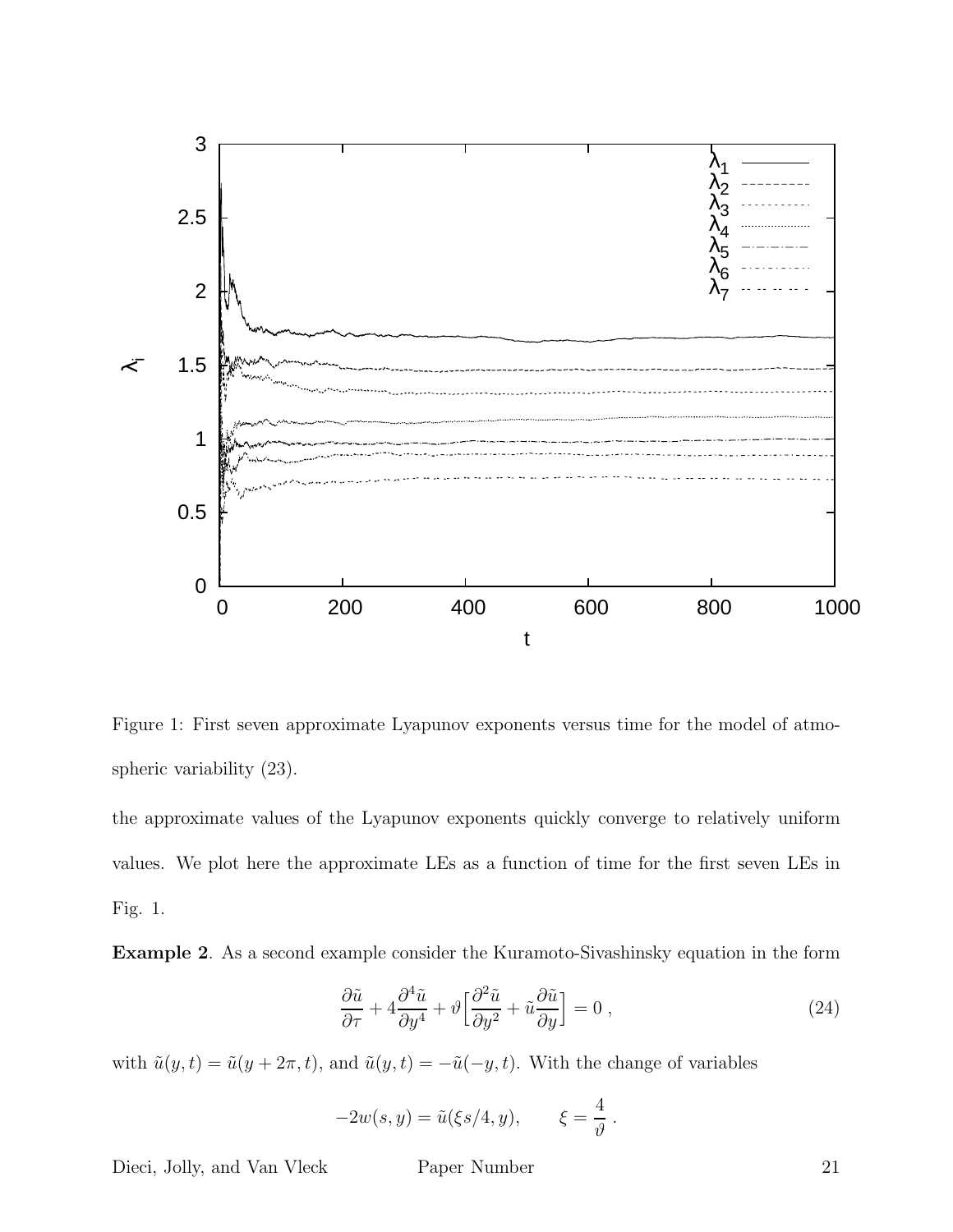(24) can be written as

$$
w_s = (w^2)_y - w_{yy} - \xi w_{yyyy} . \tag{25}
$$

This allows us to compare to the Lyapunov exponents reported in [11] and [13]. All computations were performed for  $\xi = 0.02991$ ,  $\vartheta = 133.73454$ , one of the parameter values considered in [11, 13, 39].

We consider a spatial discretization using standard Galerkin truncation with 16 or 32 modes (see [13] for more details). We employ LESNLL using the DP integrator for both the discrete (Table 1) and the continuous QR (Table 2) and the three step strategy (Table 3) using LESLIL (with the DP integrator and the continuous QR method) and the stiff solver VODPK [6] to approximate the solution of (1).

We report on numerical experiments to solve for the first four Lyapunov exponents over intervals of length 10 and 100. In Table 1-3,  $T$  denote the final time,  $M$  the number of modes, N the number of exponents approximated, and TOL is the value of the tolerances that were employed. We report on the approximate Lyapunov exponents obtained and record normalized CPU times. The values of the LEs obtained are consistent across the different methods and with previous results [11, 13]. For M=16 modes, the discrete and continuous QR approach take essentially the same amount of CPU time, and are considerably faster than the three step strategy. For  $M=32$ , the discrete QR method is faster than all others.

## DISCUSSION

We have developed a toolbox for approximation of Lyapunov exponents for nonlinear differential equations. Among the benefits of the techniques described is the ability to use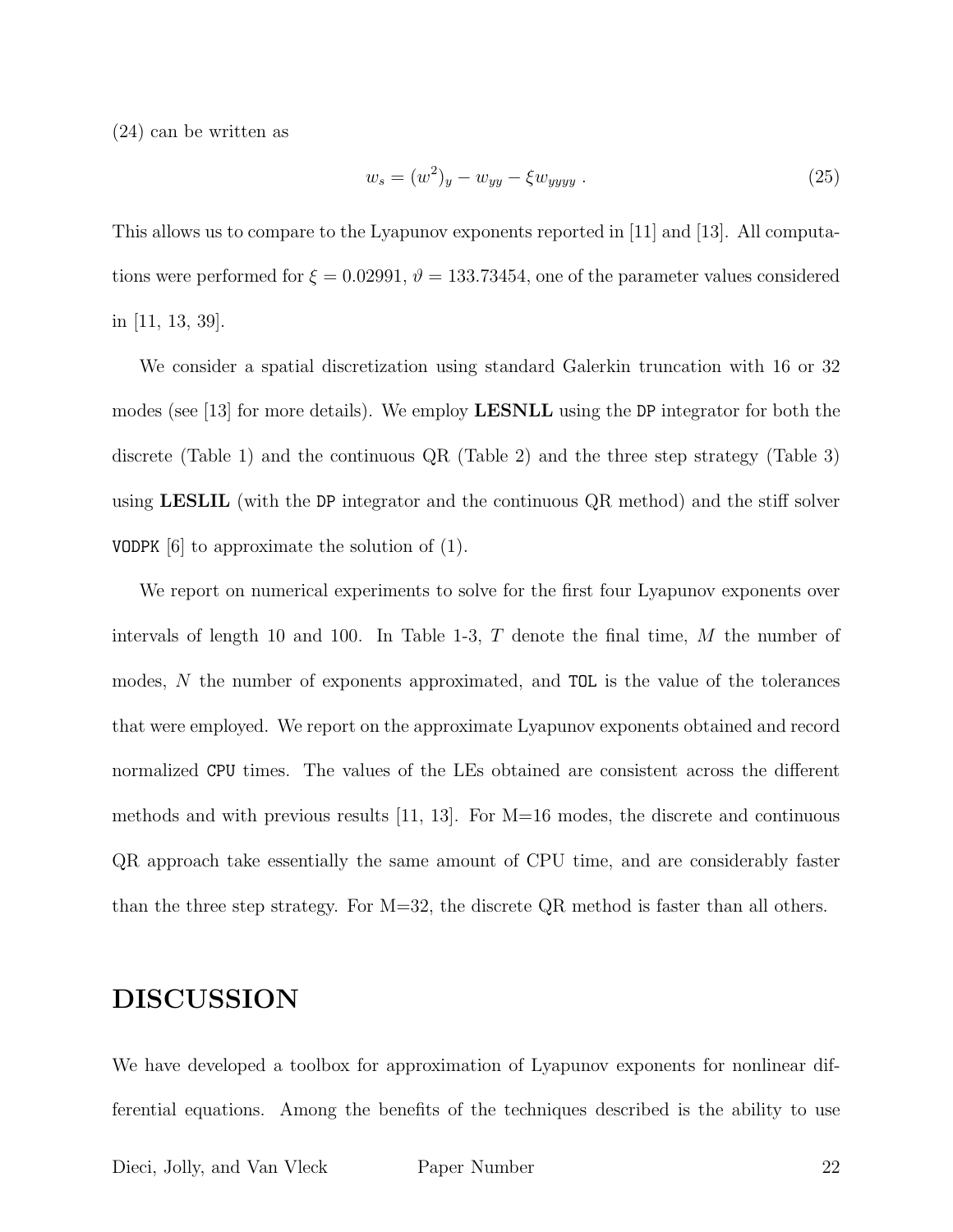| T   | М  | $\overline{N}$ | TOL     | $\lambda_1$ | $\lambda_2$     | $\lambda_3$  | $\lambda_4$  | $\sum_{j=1}^4 \lambda_j$ | <b>CPU</b>   |
|-----|----|----------------|---------|-------------|-----------------|--------------|--------------|--------------------------|--------------|
| 10  | 16 | 4              | $1.E-5$ | 87.715079   | 0.10104269      | $-762.91721$ | $-1139.7821$ | $-1814.88$               | $\mathbf{1}$ |
| 100 | 16 | 4              | $1.E-5$ | 84.543528   | $-0.0036706406$ | $-760.01825$ | $-1136.9618$ | $-1812.44$               | 10.0         |
| 10  | 16 | 4              | $1.E-8$ | 84.186532   | 0.0062248129    | $-759.54664$ | $-1136.8065$ | $-1812.16$               | 2.8          |
| 100 | 16 | $\overline{4}$ | $1.E-8$ | 83.917786   | $-0.0048723886$ | $-759.47680$ | $-1136.2823$ | $-1811.85$               | 28.2         |
| 10  | 32 | 4              | $1.E-5$ | 85.075006   | $-0.28543797$   | $-757.78116$ | $-1128.0010$ | $-1801.00$               | 63.2         |

Table 1: The discrete QR method applied to the Kuramoto-Sivashinsky equation using the Dormand-Prince pair.

| T   | М  | $\mathcal{N}$  | TOL     | $\lambda_1$ | $\lambda_2$     | $\lambda_3$  | $\lambda_4$  | $\sum_{j=1}^4 \lambda_j$ | <b>CPU</b> |
|-----|----|----------------|---------|-------------|-----------------|--------------|--------------|--------------------------|------------|
| 10  | 16 | $\overline{4}$ | $1.E-5$ | 80.787364   | $-0.0811046$    | $-756.33708$ | $-1136.1482$ | $-1811.77$               | 1.03       |
| 100 | 16 | 4              | $1.E-5$ | 83.655799   | $-0.0002499180$ | $-759.12671$ | $-1136.8852$ | $-1812.36$               | 10.2       |
| 10  | 16 | $\overline{4}$ | $1.E-8$ | 84.057142   | $-0.110254327$  | -759.33644   | $-1136.8114$ | $-1812.20$               | 2.9        |
| 100 | 16 | $\overline{4}$ | $1.E-8$ | 83.982066   | $-0.0019134863$ | -759.46494   | $-1136.7057$ | $-1812.19$               | 28.4       |
| 10  | 32 | $\overline{4}$ | $1.E-5$ | 84.961902   | 0.32904663      | $-758.65851$ | $-1124.8598$ | $-1798.23$               | 72.9       |

Table 2: The continuous QR method applied to the Kuramoto-Sivashinsky equation using the Dormand-Prince pair and the projected method.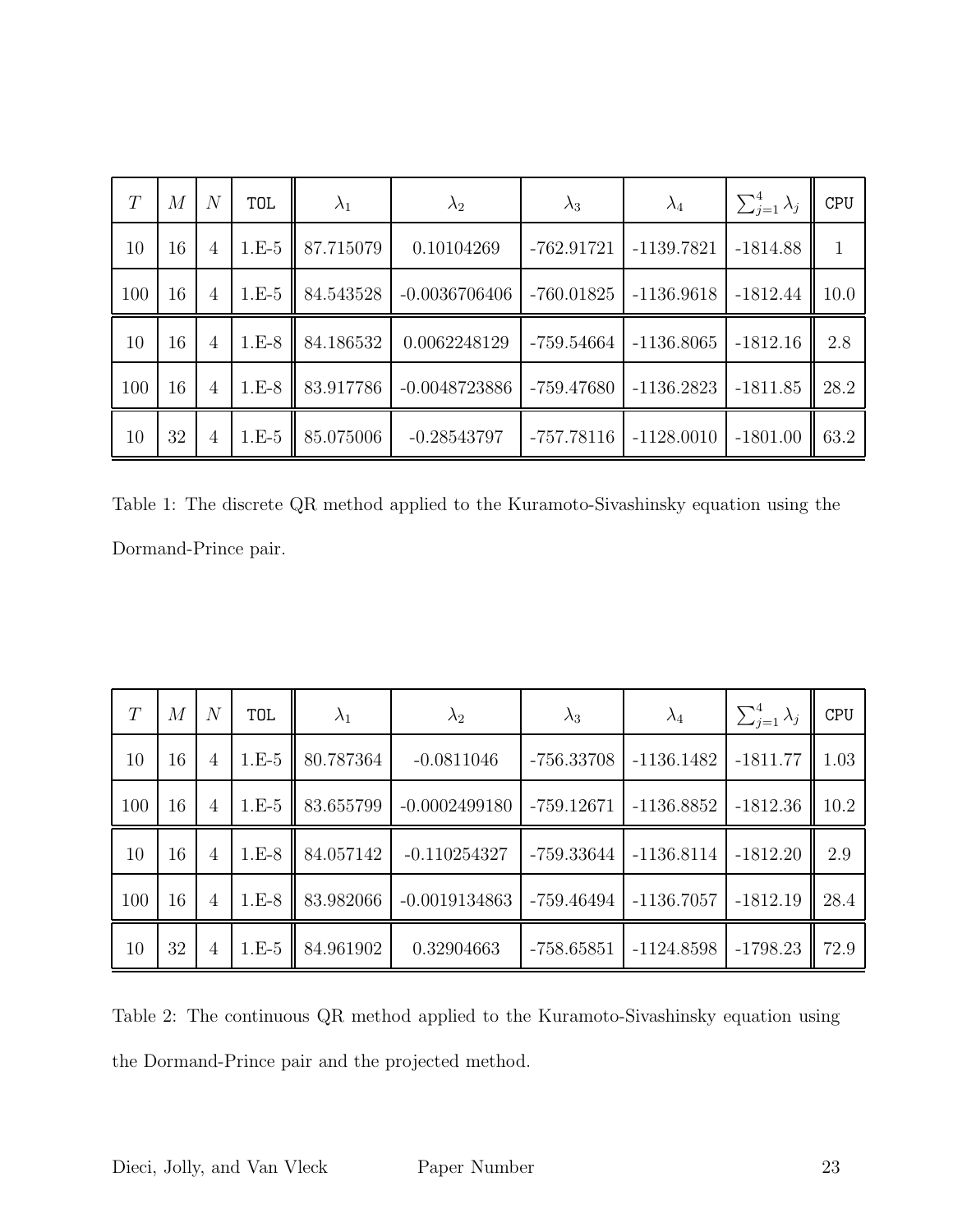| T   | M  | N | <b>TOL</b> | $\lambda_1$ | $\lambda_2$    | $\lambda_3$  | $\lambda_4$  | $\sum_{j=1}^4 \lambda_j$ | <b>CPU</b> |
|-----|----|---|------------|-------------|----------------|--------------|--------------|--------------------------|------------|
| 10  | 16 | 4 | $1.E-5$    | 85.132041   | 0.1193929      | $-760.43735$ | $-1141.4009$ | $-1816.59$               | 1.8        |
| 100 | 16 | 4 | $1.E-5$    | 83.030609   | $-0.045702566$ | -758.47894   | $-1137.2718$ | $-1812.67$               | 18.5       |
| 10  | 16 | 4 | $1.E-8$    | 83.555912   | $-0.07864597$  | $-759.21634$ | $-1137.0916$ | $-1812.83$               | 4.8        |
| 100 | 16 | 4 | $1.E-8$    | 84.244061   | 0.0069730059   | $-759.69436$ | $-1137.0974$ | $-1812.54$               | 48.8       |
| 10  | 32 | 4 | $1.E-5$    | 88.068104   | $-0.16851648$  | $-760.07970$ | $-1129.7976$ | $-1801.98$               | 77.2       |

Table 3: The three step strategy applied to the Kuramoto-Sivashinsky equation with VODPK used to the approximate the original nonlinear equation and the Dormand-Prince pair and the projected method to approximate the orthogonal factor.

explicit Jacobians, the action of the Jacobian, or a finite difference approximation of the Jacobian depending on the information available and on whether the problem is of large or small dimension. The differential equations to be approximated are solved with techniques that preserve the orthogonal structure of the factor Q which guarantees that the sum of the Lyapunov exponents is preserved. Further avenues of research include coupling the toolbox with a recently developed error analysis as well as application to problems of interest in science and engineering.

## References

[1] L. Ya. Adrianova, Introduction to Linear Systems of Differential Equations, Translations of Mathematical Monographs Vol. 146, AMS, Providence, R.I. (1995).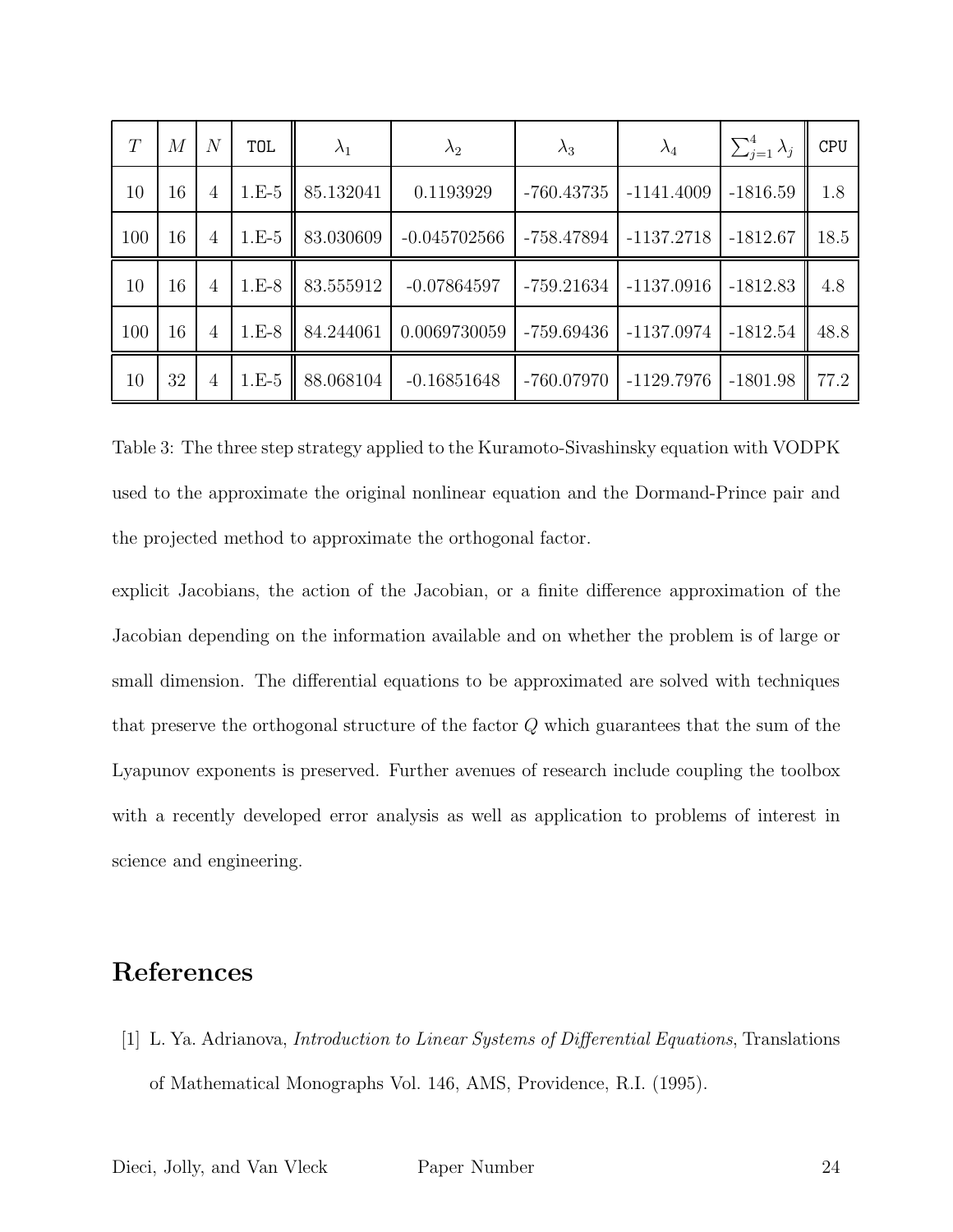- [2] D. Arasteh, "Measures of Order in Dynamic Systems", J. Comput. Nonlinear Dynam. 3 (2008), 031002.
- [3] O. Bendiksen, "Localization phenomena in structural dynamics", Chaos, Solitons & Fractals 11-10 (2000), pp. 1621–1660.
- [4] G. Benettin, L. Galgani, A. Giorgilli and J.-M. Strelcyn, "Lyapunov Exponents for Smooth Dynamical Systems and for Hamiltonian Systems; A Method for Computing All of Them. Part 1: Theory ", and "... Part 2: Numerical Applications ", Meccanica 15 (1980), pp. 9–20, 21–30.
- [5] P. Blomgren, A. Palacios, B. Zhu, S. Daw, C. Finney, J. Halow and S. Pannala, "Bifurcation analysis of bubble dynamics in fluidized beds", CHAOS 17 (2007), 013130.
- [6] P. Brown and A. Hindmarsh, "Matrix free methods for stiff systems of ODEs", SIAM J. Numer. Anal. 23 (1986), pp. 610–638.
- [7] B.F. Bylov and N.A. Izobov, "Necessary and sufficient conditions for stability of characteristic exponents of a linear system", Differentsial'nye Uravneniya 5 (1969), pp. 1794– 1903.
- [8] M. P. Calvo, A. Iserles, and A. Zanna, "Numerical solution of isospectral flows", Math. Comp. 66 (1997), pp. 1461–1486.
- [9] M.T. Chu, "On the continuous realization of iterative processes", SIAM Review 30 (1988), pp. 375–387.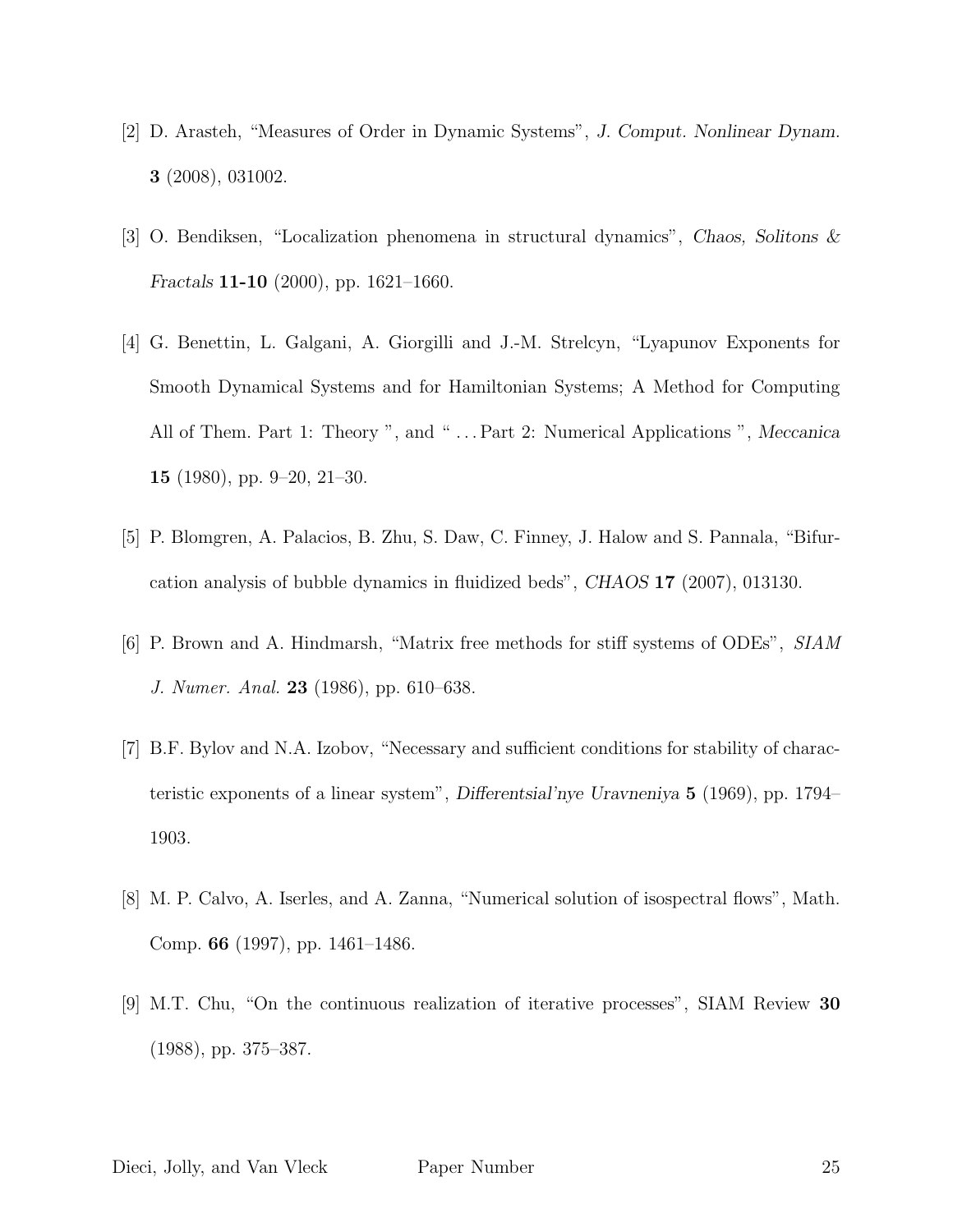- [10] P. Constantin and C. Foias, "Global Lyapunov exponents, Kaplan-Yorke formulas and the dimension of the attractors for 2D Navier-Stokes equations", Comm. Pure Appl. *Math.* **38** (1985), pp. 1–27.
- [11] F. Christiansen, P. Cvitanović, and V. Putkaradze, "Spatiotemporal chaos in terms of unstable recurrent patterns", Nonlinearity, 10 (1997), pp. 55–70.
- [12] L. Dai, "Implementation of Periodicity Ratio in Analyzing Nonlinear Dynamic Systems: A Comparison With Lyapunov Exponent", J. Comput. Nonlinear Dynam. 3 (2008), 011006.
- [13] L. Dieci, M. S. Jolly, M. S., R. Rosa, E. S. Van Vleck, "Error in approximation of Lyapunov exponents on inertial manifolds: the Kuramoto-Sivashinsky equation", Discrete Contin. Dyn. Syst. Ser. B 9 (2008), pp. 555–580.
- [14] L. Dieci, R. D. Russell, and E. S. Van Vleck. On the computation of Lyapunov exponents for continuous dynamical systems. SIAM J. Numer. Anal., 34:402–423, 1997.
- [15] L. Dieci and E. S. Van Vleck. Computation of a few Lyapunov exponents for continuous and discrete dynamical systems. Applied Numerical Math., 17:275–291, 1995.
- [16] L. Dieci and E. S. Van Vleck, "Computation of orthonormal factors for fundamental solution matrices", Numer. Math. 83 (1999), pp. 599–620.
- [17] L. Dieci and E. S. Van Vleck, "Lyapunov and other spectra: a survey", In D. Estep and S. Tavener, editors, Preservation of Stability under Discretization. SIAM, Philadelphia, 2002.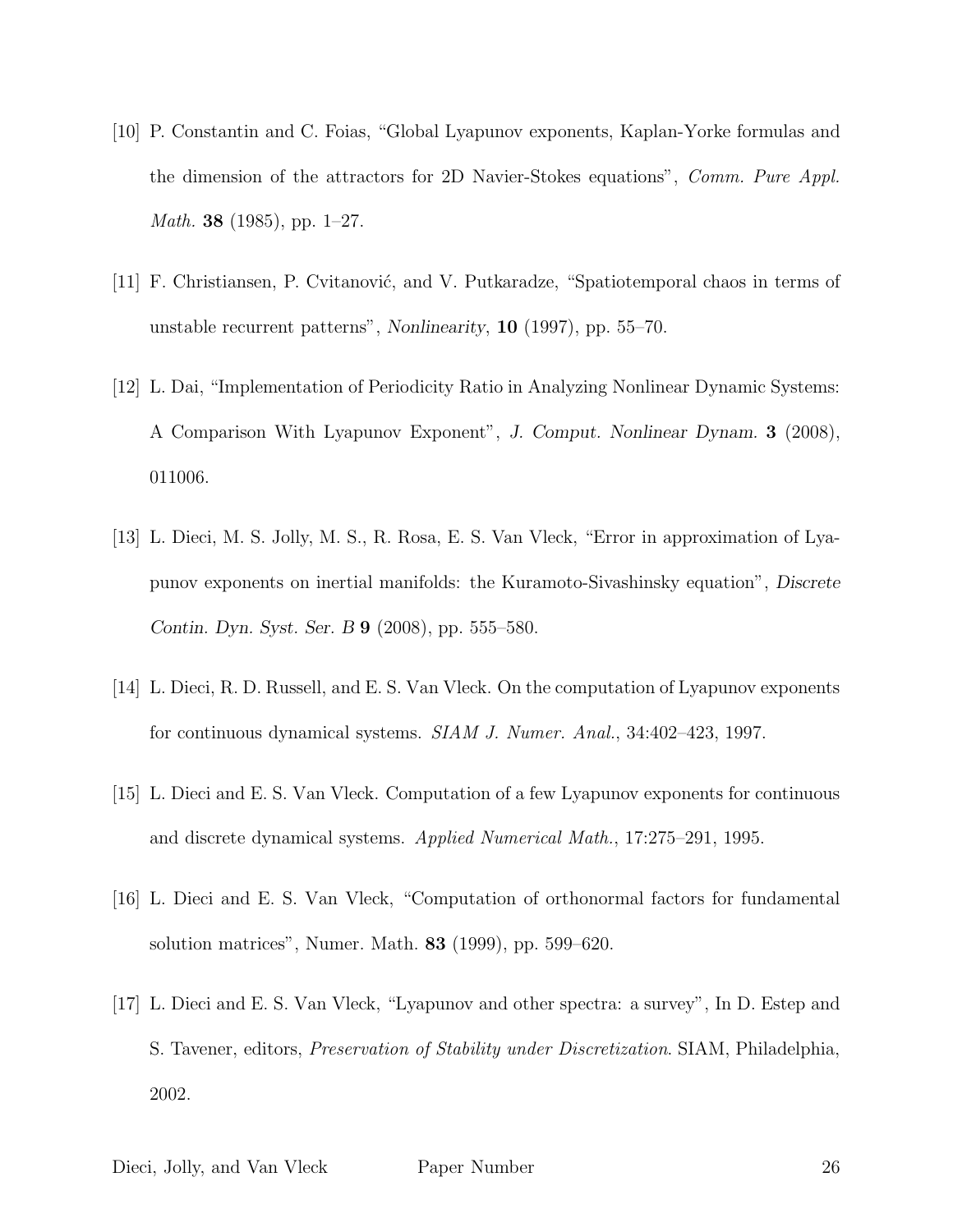- [18] L. Dieci, E. S. Van Vleck, "Lyapunov spectral intervals: theory and computation", SIAM J. Numer. Anal. 40 (2002), pp. 516–542.
- [19] L. Dieci, E. S. Van Vleck, "On the error in computing Lyapunov exponents by QR methods", Numer. Math. 101 (2005), pp. 619–642.
- [20] L. Dieci, E. S. Van Vleck, "Perturbation theory for approximation of Lyapunov exponents by QR methods", J. Dynam. Differential Equations 18 (2006), pp. 815–840.
- [21] L. Dieci, E. S. Van Vleck, "Lyapunov and Sacker-Sell spectral intervals", J. Dynam. Differential Equations 19 (2007), pp. 265–293.
- [22] L. Dieci, E. S. Van Vleck, "On the error in QR integration", SIAM J. Numer. Anal. 46 (2008), pp. 1166–1189.
- [23] L. Dieci and E. S. Van Vleck. "LESLIS and LESLIL: Codes For Approximating Lyapunov Exponents of linear systems", See: http://www.math.gatech.edu/∼dieci/software-les.html
- [24] S.P. Diliberto, "On Systems of Ordinary Differential Equations," in Contributions to the Theory of Nonlinear Oscillations (Ann. of Math. Studies 20), Princeton Univ. Press, Princeton (1950), pp. 1–38.
- [25] E. Elnashaie and J. Grace, "Complexity, bifurcation and chaos in natural and manmade lumped and distributed systems", Chemical Engineering Science 62-13 (2007), pp. 3295–3325.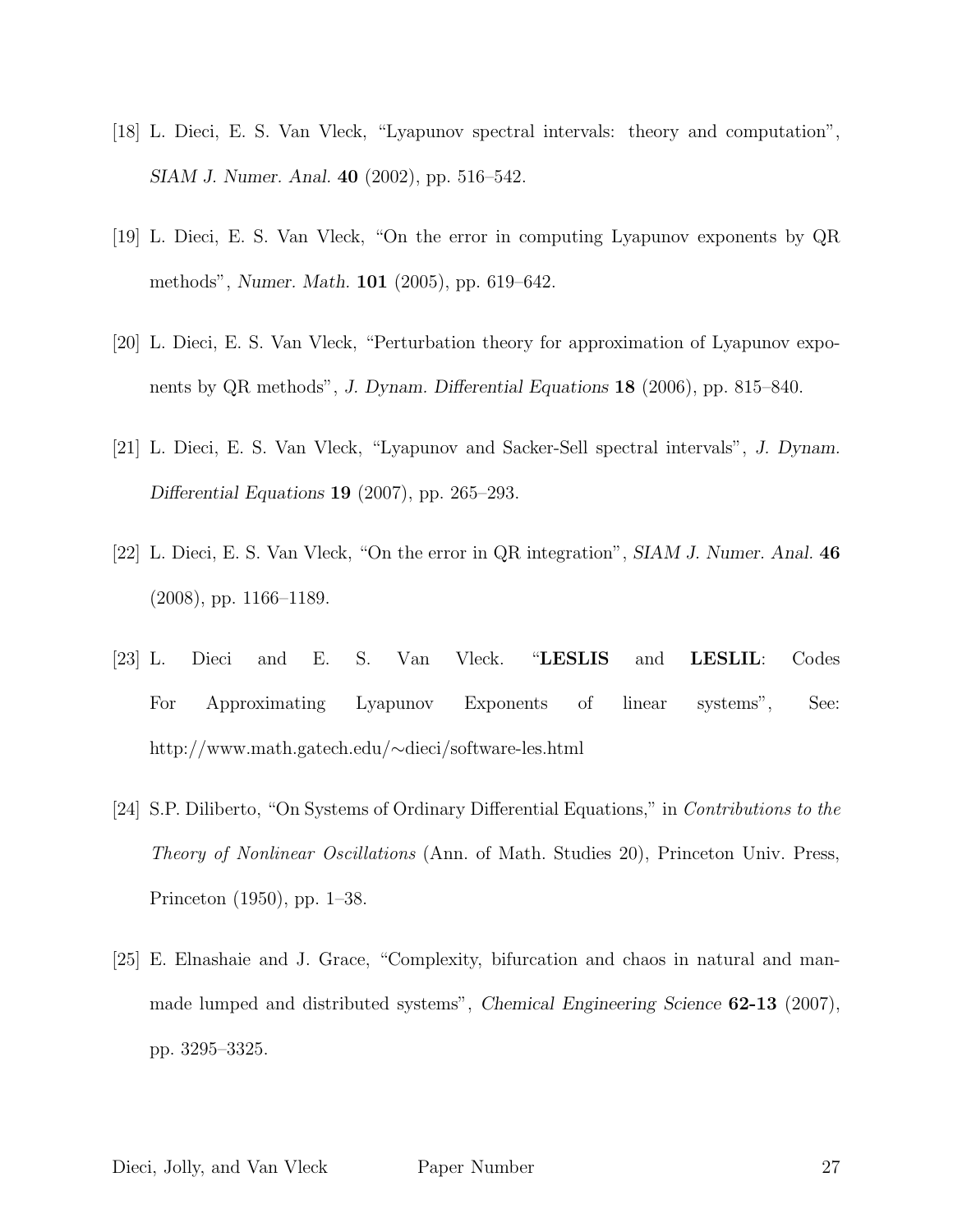- [26] E. Hairer, S. P. Nœrsett, and G. Wanner, Solving Ordinary Differential Equations I. Springer-Verlag, Berlin-Heidelberg, (1993) Second edition.
- [27] E. Lorenz, "Predictability. A problem partly solved", in Proceedings on predictability held at ECMWF on 4-8 September 1995, pp. 1-18. [Available from ECMWF, Shinfield Park, Reading, Berkshire RG29AX, e.kooij@ecmwf.int] (1996), pp. 1–18.
- [28] E. Lorenz and K. Emmanuel, "Optimal sites for supplementary weather observations: Simulations with a small model", J. Atmos. Sci.  $55$  (1998), pp. 399–414.
- [29] A. Lyapunov, "Problém géneral de la stabilité du mouvement", Int. J. Control 53 (1992), pp. 531–773.
- [30] V. M. Millionshchikov. Structurally stable properties of linear systems of differential equations. Differents. Uravneniya, 5:1775–1784, 1969.
- [31] V. M. Millionshchikov. Systems with integral division are everywhere dense in the set of all linear systems of differential equations. Differents. Uravneniya, 5:1167–1170, 1969.
- [32] V. I. Oseledec, "A multiplicative ergodic theorem. Lyapunov characteristic numbers for dynamical systems", Trans. Moscow Mathem. Society 19 (1998), 197.
- [33] E. Ott, Chaos in dynamical systems. Cambridge University Press, New York, (1993).
- [34] K. J. Palmer, "The structurally stable systems on the half-line are those with exponential dichotomy," J. Diff. Eqn. 33 (1979), pp. 16–25.
- [35] K. J. Palmer, "Exponential dichotomy, integral separation and diagonalizability of linear sys temsof ordinary differential equations," J. Diff. Eqn. 43 (1982), pp. 184–203.